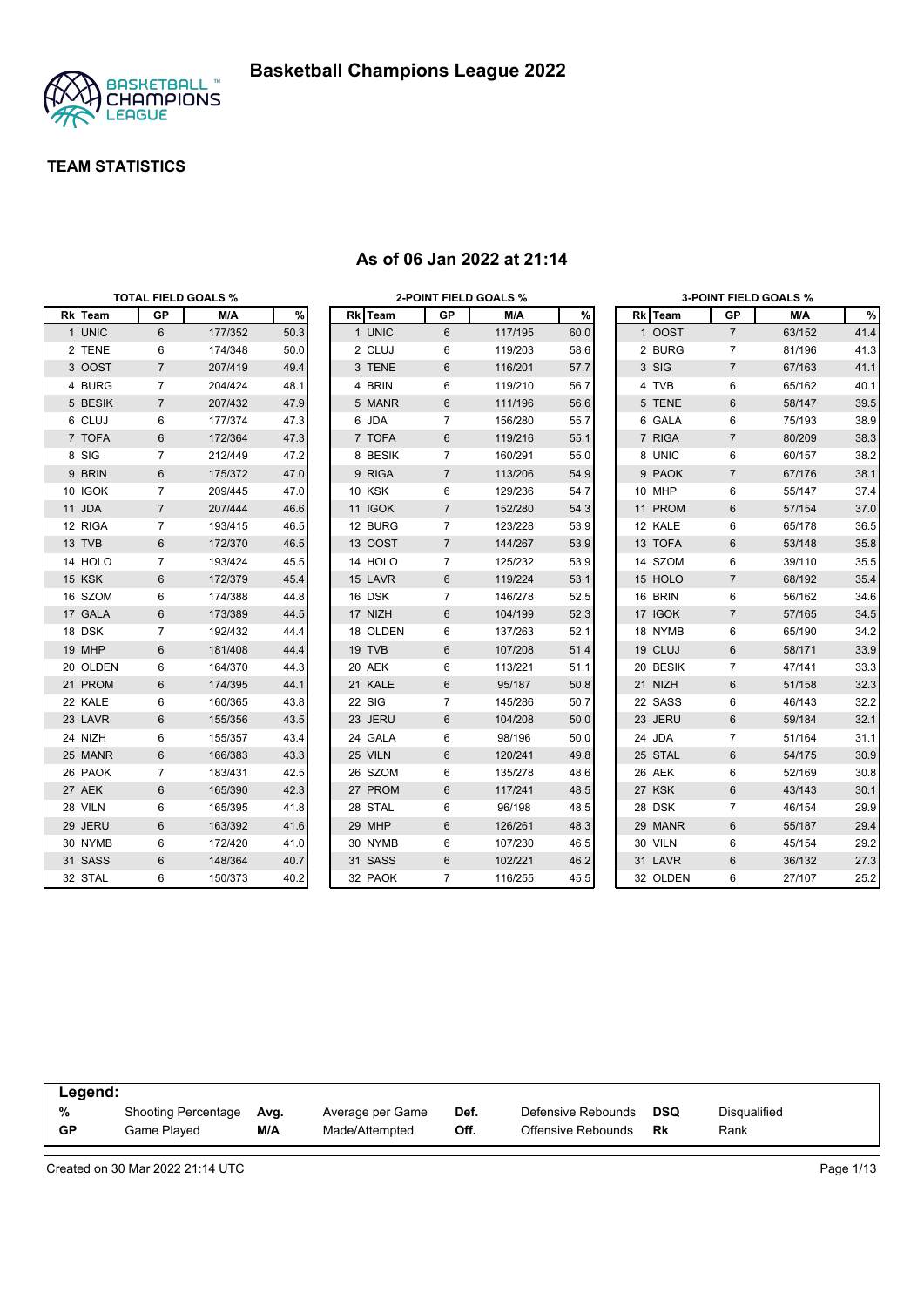

|          | <b>FREE THROWS %</b> |         |      |          | <b>POINTS FOR</b> |              |      |          | <b>POINTS AGAINST</b> |              |      |
|----------|----------------------|---------|------|----------|-------------------|--------------|------|----------|-----------------------|--------------|------|
| Rk Team  | <b>GP</b>            | M/A     | $\%$ | Rk Team  | <b>GP</b>         | <b>Total</b> | Avg. | Rk Team  | <b>GP</b>             | <b>Total</b> | Avg. |
| 1 GALA   | 6                    | 104/122 | 85.2 | 1 GALA   | 6                 | 525          | 87.5 | 1 UNIC   | 6                     | 403          | 67.2 |
| 2 NYMB   | 6                    | 72/85   | 84.7 | 2 CLUJ   | 6                 | 523          | 87.2 | 2 PROM   | 6                     | 434          | 72.3 |
| 3 TVB    | 6                    | 74/91   | 81.3 | 3 SIG    | $\overline{7}$    | 596          | 85.1 | 3 JDA    | $\overline{7}$        | 510          | 72.9 |
| 4 VILN   | 6                    | 100/125 | 80.0 | 4 OOST   | $\overline{7}$    | 588          | 84.0 | 4 LAVR   | 6                     | 440          | 73.3 |
| 5 BESIK  | $\overline{7}$       | 83/105  | 79.0 | 5 MHP    | 6                 | 494          | 82.3 | 5 SZOM   | $6\phantom{1}$        | 442          | 73.7 |
| 6 MHP    | 6                    | 77/98   | 78.6 | 6 BURG   | $\overline{7}$    | 570          | 81.4 | 6 VILN   | 6                     | 442          | 73.7 |
| 7 BURG   | $\overline{7}$       | 81/104  | 77.9 | 7 MANR   | $6\phantom{1}$    | 487          | 81.2 | 7 MANR   | $6\phantom{1}$        | 445          | 74.2 |
| 8 STAL   | 6                    | 95/122  | 77.9 | 8 HOLO   | $\overline{7}$    | 566          | 80.9 | 8 TVB    | 6                     | 446          | 74.3 |
| 9 NIZH   | 6                    | 98/127  | 77.2 | 9 TOFA   | 6                 | 483          | 80.5 | 9 MHP    | 6                     | 450          | 75.0 |
| 10 TOFA  | 6                    | 86/113  | 76.1 | 10 TVB   | 6                 | 483          | 80.5 | 10 TENE  | 6                     | 450          | 75.0 |
| 11 DSK   | $\overline{7}$       | 107/141 | 75.9 | 11 NYMB  | 6                 | 481          | 80.2 | 11 IGOK  | $\overline{7}$        | 526          | 75.1 |
| 12 MANR  | 6                    | 100/132 | 75.8 | 12 TENE  | 6                 | 476          | 79.3 | 12 HOLO  | $\overline{7}$        | 531          | 75.9 |
| 13 UNIC  | 6                    | 53/70   | 75.7 | 13 JERU  | 6                 | 475          | 79.2 | 13 JERU  | 6                     | 461          | 76.8 |
| 14 OLDEN | 6                    | 95/126  | 75.4 | 14 VILN  | 6                 | 475          | 79.2 | 14 TOFA  | 6                     | 463          | 77.2 |
| 15 HOLO  | $\overline{7}$       | 112/149 | 75.2 | 15 AEK   | 6                 | 471          | 78.5 | 15 BESIK | $\overline{7}$        | 550          | 78.6 |
| 16 SASS  | 6                    | 79/106  | 74.5 | 16 IGOK  | $\overline{7}$    | 547          | 78.1 | 16 BURG  | $\overline{7}$        | 550          | 78.6 |
| 17 OOST  | $\overline{7}$       | 111/149 | 74.5 | 17 UNIC  | $6\phantom{1}$    | 467          | 77.8 | 17 DSK   | $\overline{7}$        | 553          | 79.0 |
| 18 KALE  | 6                    | 78/105  | 74.3 | 18 BESIK | $\overline{7}$    | 544          | 77.7 | 18 KSK   | 6                     | 475          | 79.2 |
| 19 PROM  | 6                    | 54/73   | 74.0 | 19 BRIN  | 6                 | 464          | 77.3 | 19 RIGA  | $\overline{7}$        | 558          | 79.7 |
| 20 LAVR  | 6                    | 65/88   | 73.9 | 20 KALE  | 6                 | 463          | 77.2 | 20 STAL  | 6                     | 483          | 80.5 |
| 21 SIG   | $\overline{7}$       | 105/144 | 72.9 | 21 RIGA  | $\overline{7}$    | 540          | 77.1 | 21 PAOK  | $\overline{7}$        | 564          | 80.6 |
| 22 PAOK  | 7                    | 87/121  | 71.9 | 22 SZOM  | 6                 | 461          | 76.8 | 22 GALA  | 6                     | 486          | 81.0 |
| 23 AEK   | 6                    | 89/125  | 71.2 | 23 DSK   | $\overline{7}$    | 537          | 76.7 | 23 SIG   | $\overline{7}$        | 567          | 81.0 |
| 24 KSK   | 6                    | 66/93   | 71.0 | 24 NIZH  | 6                 | 459          | 76.5 | 24 OLDEN | 6                     | 491          | 81.8 |
| 25 SZOM  | 6                    | 74/105  | 70.5 | 25 PROM  | 6                 | 459          | 76.5 | 25 KALE  | 6                     | 501          | 83.5 |
| 26 JERU  | 6                    | 90/132  | 68.2 | 26 KSK   | 6                 | 453          | 75.5 | 26 NIZH  | 6                     | 503          | 83.8 |
| 27 RIGA  | $\overline{7}$       | 74/109  | 67.9 | 27 JDA   | $\overline{7}$    | 526          | 75.1 | 27 OOST  | $\overline{7}$        | 587          | 83.9 |
| 28 JDA   | $\overline{7}$       | 61/90   | 67.8 | 28 OLDEN | 6                 | 450          | 75.0 | 28 CLUJ  | 6                     | 505          | 84.2 |
| 29 TENE  | 6                    | 70/105  | 66.7 | 29 STAL  | 6                 | 449          | 74.8 | 29 BRIN  | $6\phantom{1}$        | 507          | 84.5 |
| 30 CLUJ  | 6                    | 111/168 | 66.1 | 30 PAOK  | $\overline{7}$    | 520          | 74.3 | 30 NYMB  | 6                     | 509          | 84.8 |
| 31 BRIN  | 6                    | 58/89   | 65.2 | 31 SASS  | 6                 | 421          | 70.2 | 31 AEK   | 6                     | 516          | 86.0 |
| 32 IGOK  | $\overline{7}$       | 72/113  | 63.7 | 32 LAVR  | 6                 | 411          | 68.5 | 32 SASS  | $6\phantom{1}6$       | 516          | 86.0 |

| Legend:   |                            |      |                  |      |                    |     |              |
|-----------|----------------------------|------|------------------|------|--------------------|-----|--------------|
| %         | <b>Shooting Percentage</b> | Avg. | Average per Game | Def. | Defensive Rebounds | DSQ | Disqualified |
| <b>GP</b> | Game Played                | M/A  | Made/Attempted   | Off. | Offensive Rebounds | Rk  | Rank         |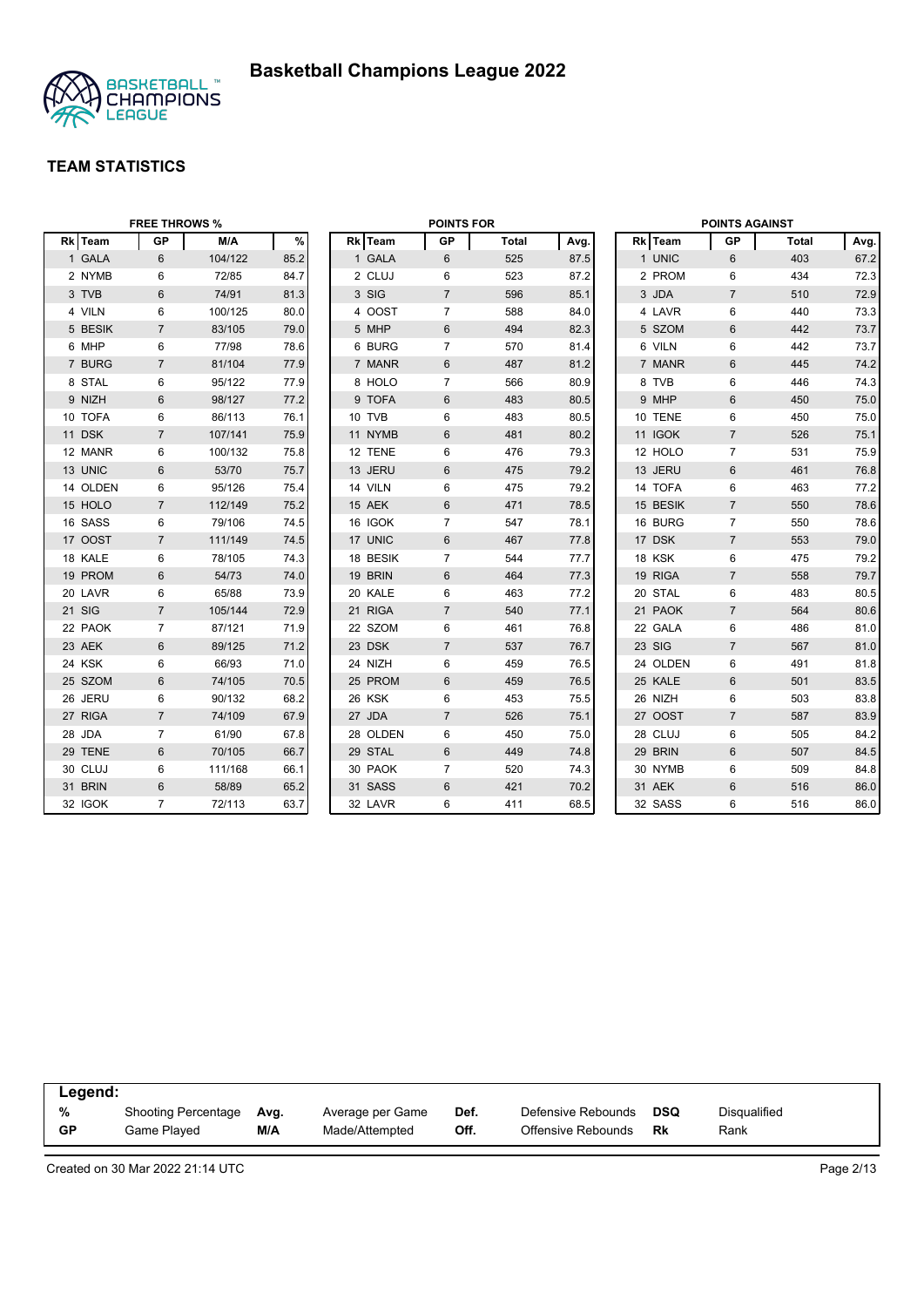

|                |                | <b>REBOUNDS</b> |      |       |      |          | <b>ASSISTS</b> |              |      |          | <b>FOULS</b>   |              |      |
|----------------|----------------|-----------------|------|-------|------|----------|----------------|--------------|------|----------|----------------|--------------|------|
| <b>Rk</b> Team | <b>GP</b>      | Off.            | Def. | Total | Avg. | Rk Team  | <b>GP</b>      | <b>Total</b> | Avg. | Rk Team  | <b>GP</b>      | <b>Total</b> | Avg. |
| 1 PROM         | 6              | 77              | 172  | 249   | 41.5 | 1 CLUJ   | 6              | 126          | 21.0 | 1 BRIN   | 6              | 136          | 22.7 |
| 2 JERU         | 6              | 74              | 174  | 248   | 41.3 | 2 OOST   | $\overline{7}$ | 144          | 20.6 | 2 DSK    | $\overline{7}$ | 155          | 22.1 |
| 3 IGOK         | $\overline{7}$ | 93              | 193  | 286   | 40.9 | 3 BRIN   | 6              | 123          | 20.5 | 3 HOLO   | $\overline{7}$ | 154          | 22.0 |
| 4 SZOM         | 6              | 79              | 165  | 244   | 40.7 | 4 MANR   | 6              | 120          | 20.0 | 4 OOST   | $\overline{7}$ | 152          | 21.7 |
| 5 MANR         | 6              | 67              | 169  | 236   | 39.3 | 5 TVB    | 6              | 120          | 20.0 | 5 JERU   | $6\phantom{1}$ | 130          | 21.7 |
| 6 MHP          | 6              | 88              | 145  | 233   | 38.8 | 6 BURG   | $\overline{7}$ | 139          | 19.9 | 6 NYMB   | 6              | 130          | 21.7 |
| 7 NYMB         | 6              | 71              | 159  | 230   | 38.3 | 7 NIZH   | 6              | 118          | 19.7 | 7 NIZH   | $6\phantom{1}$ | 128          | 21.3 |
| 8 STAL         | 6              | 67              | 159  | 226   | 37.7 | 8 HOLO   | $\overline{7}$ | 137          | 19.6 | 8 KSK    | 6              | 125          | 20.8 |
| 9 DSK          | $\overline{7}$ | 92              | 167  | 259   | 37.0 | 9 SZOM   | 6              | 117          | 19.5 | 9 BESIK  | $\overline{7}$ | 143          | 20.4 |
| 10 TVB         | 6              | 61              | 161  | 222   | 37.0 | 10 UNIC  | 6              | 117          | 19.5 | 10 BURG  | $\overline{7}$ | 143          | 20.4 |
| 11 GALA        | 6              | 62              | 157  | 219   | 36.5 | 11 RIGA  | $\overline{7}$ | 136          | 19.4 | 11 MANR  | $6\phantom{1}$ | 122          | 20.3 |
| 12 CLUJ        | 6              | 74              | 143  | 217   | 36.2 | 12 SIG   | $\overline{7}$ | 136          | 19.4 | 12 SASS  | 6              | 121          | 20.2 |
| 13 VILN        | 6              | 81              | 135  | 216   | 36.0 | 13 GALA  | 6              | 111          | 18.5 | 13 TOFA  | $\,6\,$        | 121          | 20.2 |
| 14 OOST        | 7              | 73              | 177  | 250   | 35.7 | 14 TOFA  | 6              | 108          | 18.0 | 14 PAOK  | $\overline{7}$ | 141          | 20.1 |
| 15 KSK         | 6              | 78              | 136  | 214   | 35.7 | 15 IGOK  | $\overline{7}$ | 125          | 17.9 | 15 SZOM  | $6\phantom{1}$ | 120          | 20.0 |
| 16 BURG        | 7              | 74              | 175  | 249   | 35.6 | 16 TENE  | 6              | 106          | 17.7 | 16 VILN  | 6              | 120          | 20.0 |
| 17 TENE        | 6              | 51              | 161  | 212   | 35.3 | 17 KALE  | 6              | 103          | 17.2 | 17 RIGA  | $\overline{7}$ | 138          | 19.7 |
| 18 SIG         | $\overline{7}$ | 91              | 154  | 245   | 35.0 | 18 BESIK | $\overline{7}$ | 118          | 16.9 | 18 CLUJ  | 6              | 117          | 19.5 |
| 19 RIGA        | $\overline{7}$ | 70              | 173  | 243   | 34.7 | 19 JDA   | $\overline{7}$ | 118          | 16.9 | 19 KALE  | $6\phantom{1}$ | 117          | 19.5 |
| 20 HOLO        | 7              | 65              | 177  | 242   | 34.6 | 20 PROM  | 6              | 101          | 16.8 | 20 TVB   | 6              | 117          | 19.5 |
| 21 BESIK       | $\overline{7}$ | 61              | 179  | 240   | 34.3 | 21 NYMB  | $\,6$          | 100          | 16.7 | 21 OLDEN | $\,6\,$        | 116          | 19.3 |
| 22 PAOK        | 7              | 64              | 176  | 240   | 34.3 | 22 SASS  | 6              | 100          | 16.7 | 22 PROM  | 6              | 115          | 19.2 |
| 23 NIZH        | 6              | 73              | 133  | 206   | 34.3 | 23 VILN  | 6              | 100          | 16.7 | 23 TENE  | $6\phantom{1}$ | 112          | 18.7 |
| 24 UNIC        | 6              | 55              | 150  | 205   | 34.2 | 24 PAOK  | $\overline{7}$ | 116          | 16.6 | 24 MHP   | 6              | 111          | 18.5 |
| 25 JDA         | $\overline{7}$ | 78              | 159  | 237   | 33.9 | 25 JERU  | 6              | 98           | 16.3 | 25 STAL  | $6\phantom{1}$ | 111          | 18.5 |
| 26 KALE        | 6              | 57              | 143  | 200   | 33.3 | 26 STAL  | 6              | 95           | 15.8 | 26 AEK   | 6              | 110          | 18.3 |
| 27 BRIN        | 6              | 43              | 151  | 194   | 32.3 | 27 AEK   | 6              | 92           | 15.3 | 27 GALA  | $6\phantom{1}$ | 109          | 18.2 |
| 28 LAVR        | 6              | 52              | 142  | 194   | 32.3 | 28 KSK   | 6              | 92           | 15.3 | 28 JDA   | $\overline{7}$ | 127          | 18.1 |
| 29 OLDEN       | 6              | 60              | 130  | 190   | 31.7 | 29 OLDEN | 6              | 92           | 15.3 | 29 IGOK  | $\overline{7}$ | 126          | 18.0 |
| 30 TOFA        | 6              | 61              | 129  | 190   | 31.7 | 30 DSK   | $\overline{7}$ | 102          | 14.6 | 30 UNIC  | 6              | 107          | 17.8 |
| 31 AEK         | 6              | 62              | 126  | 188   | 31.3 | 31 MHP   | $6\phantom{1}$ | 84           | 14.0 | 31 SIG   | $\overline{7}$ | 124          | 17.7 |
| 32 SASS        | 6              | 60              | 120  | 180   | 30.0 | 32 LAVR  | 6              | 73           | 12.2 | 32 LAVR  | $\,6$          | 103          | 17.2 |

| Legend:   |                            |      |                  |      |                    |     |              |
|-----------|----------------------------|------|------------------|------|--------------------|-----|--------------|
| %         | <b>Shooting Percentage</b> | Ava. | Average per Game | Def. | Defensive Rebounds | DSQ | Disqualified |
| <b>GP</b> | Game Plaved                | M/A  | Made/Attempted   | Off. | Offensive Rebounds | Rk  | Rank         |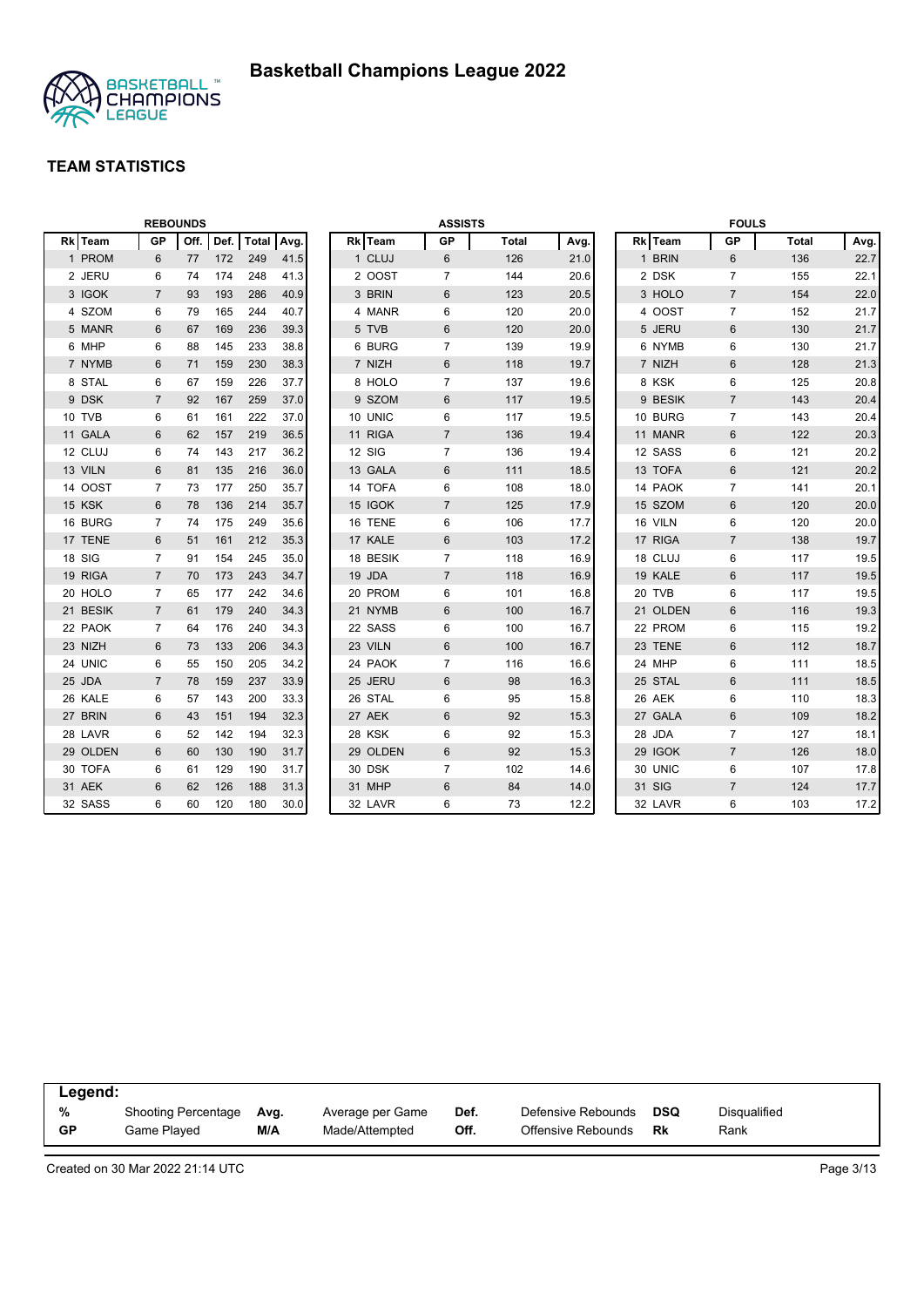

|          | <b>TURNOVERS</b> |              |      |         |          | <b>STEALS</b>  |              |      |          | <b>BLOCKED SHOTS</b> |       |      |
|----------|------------------|--------------|------|---------|----------|----------------|--------------|------|----------|----------------------|-------|------|
| Rk Team  | <b>GP</b>        | <b>Total</b> | Avg. | Rk Team |          | GP             | <b>Total</b> | Avg. | Rk Team  | GP                   | Total | Avg. |
| 1 DSK    | $\overline{7}$   | 123          | 17.6 |         | 1 DSK    | $\overline{7}$ | 67           | 9.6  | 1 KSK    | 6                    | 32    | 5.3  |
| 2 BURG   | $\overline{7}$   | 113          | 16.1 | 2 JDA   |          | $\overline{7}$ | 64           | 9.1  | 2 BESIK  | $\overline{7}$       | 30    | 4.3  |
| 3 RIGA   | $\overline{7}$   | 112          | 16.0 |         | 3 VILN   | 6              | 52           | 8.7  | 3 MHP    | 6                    | 26    | 4.3  |
| 4 UNIC   | 6                | 95           | 15.8 |         | 4 CLUJ   | 6              | 51           | 8.5  | 4 TVB    | 6                    | 23    | 3.8  |
| 5 STAL   | $6\phantom{1}$   | 94           | 15.7 |         | 5 JERU   | 6              | 46           | 7.7  | 5 RIGA   | $\overline{7}$       | 26    | 3.7  |
| 6 NIZH   | 6                | 93           | 15.5 |         | 6 LAVR   | 6              | 45           | 7.5  | 6 CLUJ   | 6                    | 21    | 3.5  |
| 7 SASS   | $6\phantom{1}$   | 93           | 15.5 |         | 7 OLDEN  | 6              | 45           | 7.5  | 7 JERU   | $6\phantom{1}$       | 20    | 3.3  |
| 8 CLUJ   | 6                | 92           | 15.3 | 8 SIG   |          | $\overline{7}$ | 52           | 7.4  | 8 TENE   | 6                    | 20    | 3.3  |
| 9 JERU   | $6\phantom{1}$   | 90           | 15.0 |         | 9 GALA   | 6              | 44           | 7.3  | 9 SASS   | $6\phantom{1}$       | 19    | 3.2  |
| 10 PROM  | 6                | 90           | 15.0 | 10 STAL |          | 6              | 44           | 7.3  | 10 SZOM  | 6                    | 19    | 3.2  |
| 11 MANR  | 6                | 89           | 14.8 | 11 UNIC |          | 6              | 44           | 7.3  | 11 BURG  | $\overline{7}$       | 21    | 3.0  |
| 12 KALE  | 6                | 88           | 14.7 |         | 12 SZOM  | 6              | 43           | 7.2  | 12 IGOK  | $\overline{7}$       | 20    | 2.9  |
| 13 OOST  | $\overline{7}$   | 102          | 14.6 |         | 13 TOFA  | 6              | 43           | 7.2  | 13 JDA   | $\overline{7}$       | 20    | 2.9  |
| 14 BESIK | $\overline{7}$   | 100          | 14.3 |         | 14 BESIK | $\overline{7}$ | 50           | 7.1  | 14 MANR  | 6                    | 17    | 2.8  |
| 15 IGOK  | $\overline{7}$   | 100          | 14.3 |         | 15 HOLO  | $\overline{7}$ | 49           | 7.0  | 15 OOST  | $\overline{7}$       | 19    | 2.7  |
| 16 KSK   | 6                | 85           | 14.2 | 16 MHP  |          | 6              | 42           | 7.0  | 16 TOFA  | 6                    | 16    | 2.7  |
| 17 TENE  | $6\phantom{1}$   | 85           | 14.2 | 17 SASS |          | 6              | 42           | 7.0  | 17 UNIC  | $6\phantom{1}$       | 16    | 2.7  |
| 18 BRIN  | 6                | 82           | 13.7 | 18 AEK  |          | 6              | 41           | 6.8  | 18 PAOK  | $\overline{7}$       | 18    | 2.6  |
| 19 TVB   | $6\phantom{1}$   | 82           | 13.7 |         | 19 MANR  | 6              | 41           | 6.8  | 19 STAL  | $6\,$                | 15    | 2.5  |
| 20 HOLO  | $\overline{7}$   | 94           | 13.4 | 20 KSK  |          | 6              | 39           | 6.5  | 20 VILN  | 6                    | 15    | 2.5  |
| 21 LAVR  | $6\phantom{1}$   | 80           | 13.3 | 21 TVB  |          | 6              | 38           | 6.3  | 21 HOLO  | $\overline{7}$       | 17    | 2.4  |
| 22 SZOM  | 6                | 78           | 13.0 | 22 BRIN |          | 6              | 37           | 6.2  | 22 GALA  | 6                    | 13    | 2.2  |
| 23 VILN  | $6\phantom{1}$   | 78           | 13.0 |         | 23 NYMB  | 6              | 37           | 6.2  | 23 LAVR  | $6\phantom{1}$       | 13    | 2.2  |
| 24 JDA   | $\overline{7}$   | 88           | 12.6 | 24 IGOK |          | $\overline{7}$ | 43           | 6.1  | 24 OLDEN | 6                    | 13    | 2.2  |
| 25 TOFA  | $6\phantom{1}$   | 75           | 12.5 | 25 TENE |          | 6              | 36           | 6.0  | 25 PROM  | $6\phantom{1}$       | 13    | 2.2  |
| 26 PAOK  | $\overline{7}$   | 86           | 12.3 |         | 26 PROM  | 6              | 35           | 5.8  | 26 NIZH  | 6                    | 12    | 2.0  |
| 27 SIG   | $\overline{7}$   | 83           | 11.9 | 27 RIGA |          | $\overline{7}$ | 39           | 5.6  | 27 DSK   | $\overline{7}$       | 13    | 1.9  |
| 28 OLDEN | 6                | 71           | 11.8 |         | 28 BURG  | $\overline{7}$ | 38           | 5.4  | 28 AEK   | 6                    | 11    | 1.8  |
| 29 MHP   | 6                | 68           | 11.3 | 29 NIZH |          | 6              | 31           | 5.2  | 29 BRIN  | 6                    | 10    | 1.7  |
| 30 NYMB  | 6                | 67           | 11.2 |         | 30 PAOK  | $\overline{7}$ | 36           | 5.1  | 30 KALE  | 6                    | 10    | 1.7  |
| 31 AEK   | $6\phantom{1}$   | 62           | 10.3 | 31 KALE |          | $6\,$          | 28           | 4.7  | 31 SIG   | $\overline{7}$       | 10    | 1.4  |
| 32 GALA  | 6                | 62           | 10.3 |         | 32 OOST  | $\overline{7}$ | 32           | 4.6  | 32 NYMB  | 6                    | 3     | 0.5  |

| Legend:   |                            |      |                  |      |                    |            |              |  |
|-----------|----------------------------|------|------------------|------|--------------------|------------|--------------|--|
| %         | <b>Shooting Percentage</b> | Avg. | Average per Game | Def. | Defensive Rebounds | <b>DSQ</b> | Disqualified |  |
| <b>GP</b> | Game Played                | M/A  | Made/Attempted   | Off. | Offensive Rebounds | Rk         | Rank         |  |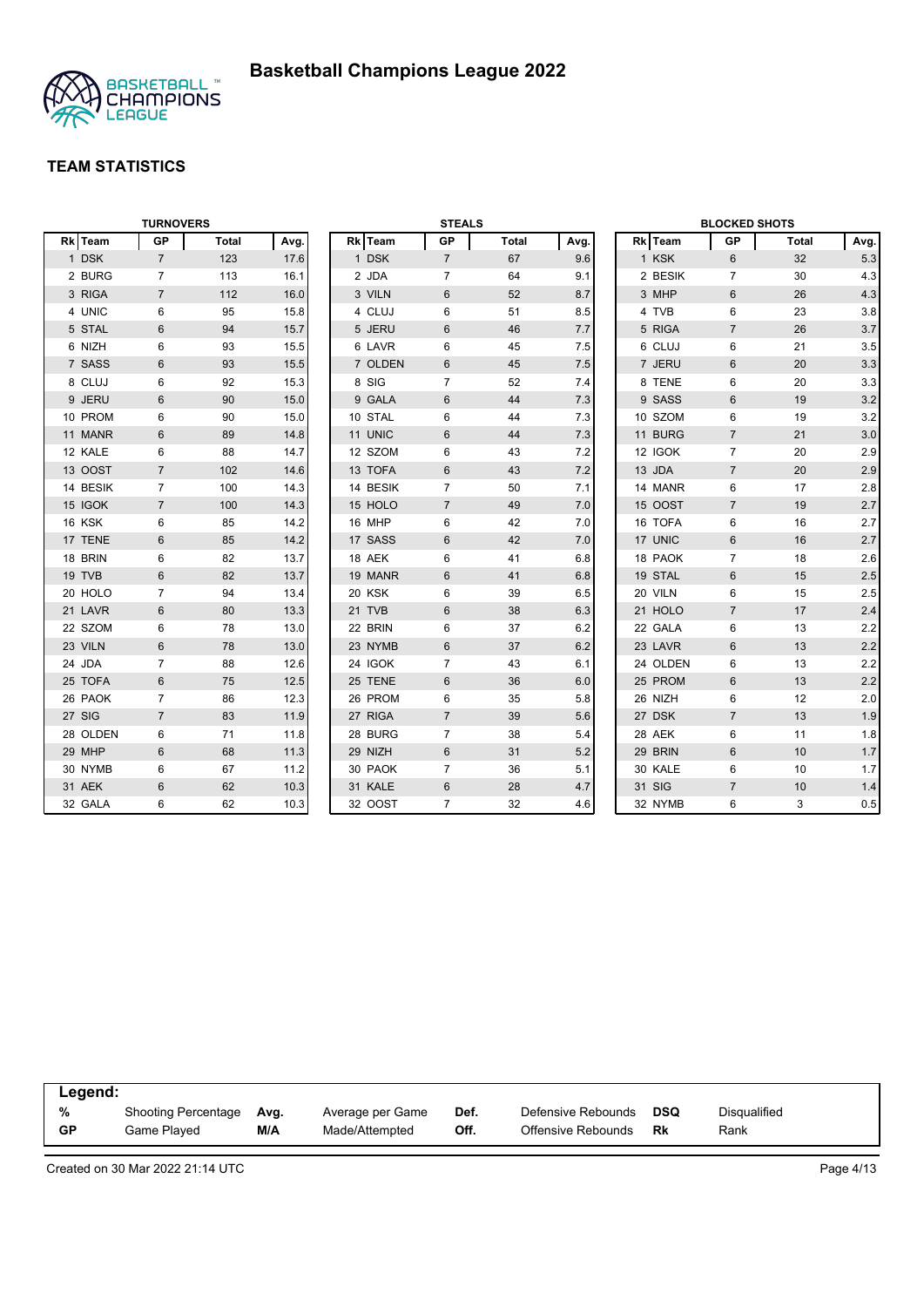

|          |                | <b>TOTAL FIELD GOALS MADE</b> |      |         |                | 2-POINT FIELD GOALS MADE |      |          |                | <b>3-POINT FIELD GOALS MADE</b> |      |
|----------|----------------|-------------------------------|------|---------|----------------|--------------------------|------|----------|----------------|---------------------------------|------|
| Rk Team  | GP             | M/A                           | Avg. | Rk Team | GP             | Total                    | Avg. | Rk Team  | GP             | Total                           | Avg. |
| 1 SIG    | $\overline{7}$ | 212                           | 30.3 | 1 BESIK | $\overline{7}$ | 160                      | 22.9 | 1 GALA   | 6              | 75                              | 12.5 |
| 2 MHP    | 6              | 181                           | 30.2 | 2 OLDEN | 6              | 137                      | 22.8 | 2 BURG   | $\overline{7}$ | 81                              | 11.6 |
| 3 IGOK   | $\overline{7}$ | 209                           | 29.9 | 3 SZOM  | 6              | 135                      | 22.5 | 3 RIGA   | $\overline{7}$ | 80                              | 11.4 |
| 4 BESIK  | $\overline{7}$ | 207                           | 29.6 | 4 JDA   | $\overline{7}$ | 156                      | 22.3 | 4 KALE   | 6              | 65                              | 10.8 |
| 5 JDA    | $\overline{7}$ | 207                           | 29.6 | 5 IGOK  | $\overline{7}$ | 152                      | 21.7 | 5 NYMB   | 6              | 65                              | 10.8 |
| 6 OOST   | $\overline{7}$ | 207                           | 29.6 | 6 KSK   | 6              | 129                      | 21.5 | 6 TVB    | 6              | 65                              | 10.8 |
| 7 CLUJ   | 6              | 177                           | 29.5 | 7 MHP   | 6              | 126                      | 21.0 | 7 UNIC   | 6              | 60                              | 10.0 |
| 8 UNIC   | 6              | 177                           | 29.5 | 8 DSK   | $\overline{7}$ | 146                      | 20.9 | 8 JERU   | 6              | 59                              | 9.8  |
| 9 BRIN   | 6              | 175                           | 29.2 | 9 SIG   | $\overline{7}$ | 145                      | 20.7 | 9 HOLO   | $\overline{7}$ | 68                              | 9.7  |
| 10 BURG  | $\overline{7}$ | 204                           | 29.1 | 10 OOST | $\overline{7}$ | 144                      | 20.6 | 10 CLUJ  | 6              | 58                              | 9.7  |
| 11 PROM  | 6              | 174                           | 29.0 | 11 VILN | 6              | 120                      | 20.0 | 11 TENE  | 6              | 58                              | 9.7  |
| 12 SZOM  | 6              | 174                           | 29.0 | 12 BRIN | 6              | 119                      | 19.8 | 12 PAOK  | $\overline{7}$ | 67                              | 9.6  |
| 13 TENE  | 6              | 174                           | 29.0 | 13 CLUJ | 6              | 119                      | 19.8 | 13 SIG   | $\overline{7}$ | 67                              | 9.6  |
| 14 GALA  | 6              | 173                           | 28.8 | 14 LAVR | 6              | 119                      | 19.8 | 14 PROM  | 6              | 57                              | 9.5  |
| 15 KSK   | 6              | 172                           | 28.7 | 15 TOFA | 6              | 119                      | 19.8 | 15 BRIN  | 6              | 56                              | 9.3  |
| 16 NYMB  | 6              | 172                           | 28.7 | 16 PROM | 6              | 117                      | 19.5 | 16 MANR  | 6              | 55                              | 9.2  |
| 17 TOFA  | 6              | 172                           | 28.7 | 17 UNIC | 6              | 117                      | 19.5 | 17 MHP   | 6              | 55                              | 9.2  |
| 18 TVB   | 6              | 172                           | 28.7 | 18 TENE | 6              | 116                      | 19.3 | 18 OOST  | $\overline{7}$ | 63                              | 9.0  |
| 19 MANR  | $6\phantom{1}$ | 166                           | 27.7 | 19 AEK  | 6              | 113                      | 18.8 | 19 STAL  | 6              | 54                              | 9.0  |
| 20 HOLO  | $\overline{7}$ | 193                           | 27.6 | 20 MANR | 6              | 111                      | 18.5 | 20 TOFA  | 6              | 53                              | 8.8  |
| 21 RIGA  | $\overline{7}$ | 193                           | 27.6 | 21 HOLO | $\overline{7}$ | 125                      | 17.9 | 21 AEK   | 6              | 52                              | 8.7  |
| 22 AEK   | 6              | 165                           | 27.5 | 22 NYMB | 6              | 107                      | 17.8 | 22 NIZH  | 6              | 51                              | 8.5  |
| 23 VILN  | $6\phantom{1}$ | 165                           | 27.5 | 23 TVB  | 6              | 107                      | 17.8 | 23 IGOK  | $\overline{7}$ | 57                              | 8.1  |
| 24 DSK   | $\overline{7}$ | 192                           | 27.4 | 24 BURG | $\overline{7}$ | 123                      | 17.6 | 24 SASS  | 6              | 46                              | 7.7  |
| 25 OLDEN | 6              | 164                           | 27.3 | 25 JERU | 6              | 104                      | 17.3 | 25 VILN  | 6              | 45                              | 7.5  |
| 26 JERU  | 6              | 163                           | 27.2 | 26 NIZH | 6              | 104                      | 17.3 | 26 JDA   | $\overline{7}$ | 51                              | 7.3  |
| 27 KALE  | 6              | 160                           | 26.7 | 27 SASS | 6              | 102                      | 17.0 | 27 KSK   | 6              | 43                              | 7.2  |
| 28 PAOK  | $\overline{7}$ | 183                           | 26.1 | 28 PAOK | $\overline{7}$ | 116                      | 16.6 | 28 BESIK | $\overline{7}$ | 47                              | 6.7  |
| 29 LAVR  | 6              | 155                           | 25.8 | 29 GALA | 6              | 98                       | 16.3 | 29 DSK   | $\overline{7}$ | 46                              | 6.6  |
| 30 NIZH  | 6              | 155                           | 25.8 | 30 RIGA | $\overline{7}$ | 113                      | 16.1 | 30 SZOM  | 6              | 39                              | 6.5  |
| 31 STAL  | 6              | 150                           | 25.0 | 31 STAL | 6              | 96                       | 16.0 | 31 LAVR  | 6              | 36                              | 6.0  |
| 32 SASS  | 6              | 148                           | 24.7 | 32 KALE | 6              | 95                       | 15.8 | 32 OLDEN | 6              | 27                              | 4.5  |

| Legend:   |                            |      |                  |      |                    |            |              |  |
|-----------|----------------------------|------|------------------|------|--------------------|------------|--------------|--|
| %         | <b>Shooting Percentage</b> | Avg. | Average per Game | Def. | Defensive Rebounds | <b>DSQ</b> | Disqualified |  |
| <b>GP</b> | Game Played                | M/A  | Made/Attempted   | Off. | Offensive Rebounds | Rk         | Rank         |  |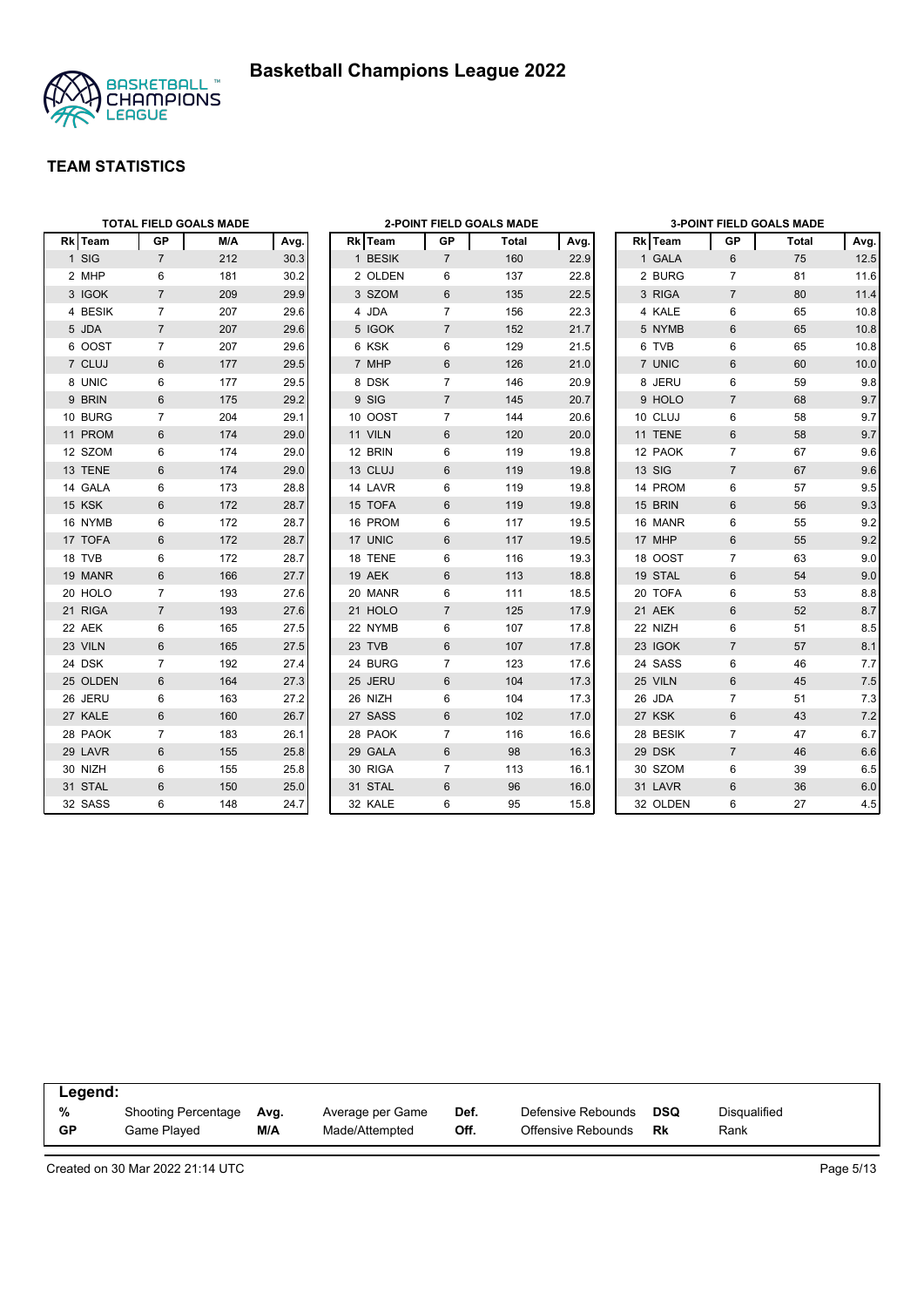



|          | <b>FREE THROWS MADE</b> |              |      |          |                | <b>TOTAL FIELD GOALS ATTEMPTS</b> |      |               |                | <b>2-POINT FIELD GOALS ATTEMPTS</b> |      |
|----------|-------------------------|--------------|------|----------|----------------|-----------------------------------|------|---------------|----------------|-------------------------------------|------|
| Rk Team  | <b>GP</b>               | <b>Total</b> | Avg. | Rk Team  | GP             | Total                             | Avg. | Rk Team       | GР             | Total                               | Avg. |
| 1 CLUJ   | $6\phantom{1}$          | 111          | 18.5 | 1 NYMB   | 6              | 420                               | 70.0 | 1 SZOM        | 6              | 278                                 | 46.3 |
| 2 GALA   | 6                       | 104          | 17.3 | 2 MHP    | 6              | 408                               | 68.0 | 2 OLDEN       | 6              | 263                                 | 43.8 |
| 3 MANR   | 6                       | 100          | 16.7 | 3 PROM   | 6              | 395                               | 65.8 | 3 MHP         | $6\phantom{1}$ | 261                                 | 43.5 |
| 4 VILN   | 6                       | 100          | 16.7 | 4 VILN   | 6              | 395                               | 65.8 | 4 BESIK       | $\overline{7}$ | 291                                 | 41.6 |
| 5 NIZH   | 6                       | 98           | 16.3 | 5 JERU   | 6              | 392                               | 65.3 | 5 SIG         | $\overline{7}$ | 286                                 | 40.9 |
| 6 HOLO   | $\overline{7}$          | 112          | 16.0 | 6 AEK    | 6              | 390                               | 65.0 | 6 PROM        | 6              | 241                                 | 40.2 |
| 7 OOST   | $\overline{7}$          | 111          | 15.9 | 7 GALA   | 6              | 389                               | 64.8 | 7 VILN        | 6              | 241                                 | 40.2 |
| 8 OLDEN  | 6                       | 95           | 15.8 | 8 SZOM   | 6              | 388                               | 64.7 | 8 IGOK        | $\overline{7}$ | 280                                 | 40.0 |
| 9 STAL   | $6\phantom{1}6$         | 95           | 15.8 | 9 SIG    | $\overline{7}$ | 449                               | 64.1 | 9 JDA         | $\overline{7}$ | 280                                 | 40.0 |
| 10 DSK   | $\overline{7}$          | 107          | 15.3 | 10 MANR  | 6              | 383                               | 63.8 | 10 DSK        | $\overline{7}$ | 278                                 | 39.7 |
| 11 SIG   | $\overline{7}$          | 105          | 15.0 | 11 IGOK  | $\overline{7}$ | 445                               | 63.6 | <b>11 KSK</b> | 6              | 236                                 | 39.3 |
| 12 JERU  | 6                       | 90           | 15.0 | 12 JDA   | $\overline{7}$ | 444                               | 63.4 | 12 NYMB       | $\,6$          | 230                                 | 38.3 |
| 13 AEK   | 6                       | 89           | 14.8 | 13 KSK   | 6              | 379                               | 63.2 | 13 OOST       | $\overline{7}$ | 267                                 | 38.1 |
| 14 TOFA  | 6                       | 86           | 14.3 | 14 CLUJ  | 6              | 374                               | 62.3 | 14 LAVR       | 6              | 224                                 | 37.3 |
| 15 SASS  | 6                       | 79           | 13.2 | 15 STAL  | 6              | 373                               | 62.2 | 15 AEK        | 6              | 221                                 | 36.8 |
| 16 KALE  | 6                       | 78           | 13.0 | 16 BRIN  | 6              | 372                               | 62.0 | 16 SASS       | 6              | 221                                 | 36.8 |
| 17 MHP   | 6                       | 77           | 12.8 | 17 BESIK | $\overline{7}$ | 432                               | 61.7 | 17 PAOK       | $\overline{7}$ | 255                                 | 36.4 |
| 18 PAOK  | $\overline{7}$          | 87           | 12.4 | 18 DSK   | $\overline{7}$ | 432                               | 61.7 | 18 TOFA       | 6              | 216                                 | 36.0 |
| 19 SZOM  | 6                       | 74           | 12.3 | 19 OLDEN | 6              | 370                               | 61.7 | 19 BRIN       | $6\phantom{1}$ | 210                                 | 35.0 |
| 20 TVB   | 6                       | 74           | 12.3 | 20 TVB   | 6              | 370                               | 61.7 | 20 JERU       | 6              | 208                                 | 34.7 |
| 21 NYMB  | 6                       | 72           | 12.0 | 21 PAOK  | $\overline{7}$ | 431                               | 61.6 | 21 TVB        | 6              | 208                                 | 34.7 |
| 22 BESIK | 7                       | 83           | 11.9 | 22 KALE  | 6              | 365                               | 60.8 | 22 CLUJ       | 6              | 203                                 | 33.8 |
| 23 TENE  | 6                       | 70           | 11.7 | 23 SASS  | 6              | 364                               | 60.7 | 23 TENE       | $\,6\,$        | 201                                 | 33.5 |
| 24 BURG  | $\overline{7}$          | 81           | 11.6 | 24 TOFA  | 6              | 364                               | 60.7 | 24 NIZH       | 6              | 199                                 | 33.2 |
| 25 KSK   | 6                       | 66           | 11.0 | 25 BURG  | $\overline{7}$ | 424                               | 60.6 | 25 HOLO       | $\overline{7}$ | 232                                 | 33.1 |
| 26 LAVR  | 6                       | 65           | 10.8 | 26 HOLO  | $\overline{7}$ | 424                               | 60.6 | 26 STAL       | 6              | 198                                 | 33.0 |
| 27 RIGA  | $\overline{7}$          | 74           | 10.6 | 27 OOST  | $\overline{7}$ | 419                               | 59.9 | 27 GALA       | 6              | 196                                 | 32.7 |
| 28 IGOK  | $\overline{7}$          | 72           | 10.3 | 28 NIZH  | 6              | 357                               | 59.5 | 28 MANR       | 6              | 196                                 | 32.7 |
| 29 BRIN  | 6                       | 58           | 9.7  | 29 RIGA  | $\overline{7}$ | 415                               | 59.3 | 29 BURG       | $\overline{7}$ | 228                                 | 32.6 |
| 30 PROM  | 6                       | 54           | 9.0  | 30 LAVR  | 6              | 356                               | 59.3 | 30 UNIC       | 6              | 195                                 | 32.5 |
| 31 UNIC  | 6                       | 53           | 8.8  | 31 UNIC  | 6              | 352                               | 58.7 | 31 KALE       | $\,6\,$        | 187                                 | 31.2 |
| 32 JDA   | $\overline{7}$          | 61           | 8.7  | 32 TENE  | 6              | 348                               | 58.0 | 32 RIGA       | $\overline{7}$ | 206                                 | 29.4 |

| Legend:   |                     |      |                  |      |                    |            |              |  |
|-----------|---------------------|------|------------------|------|--------------------|------------|--------------|--|
| %         | Shooting Percentage | Avg. | Average per Game | Def. | Defensive Rebounds | <b>DSQ</b> | Disqualified |  |
| <b>GP</b> | Game Played         | M/A  | Made/Attempted   | Off. | Offensive Rebounds | Rk         | Rank         |  |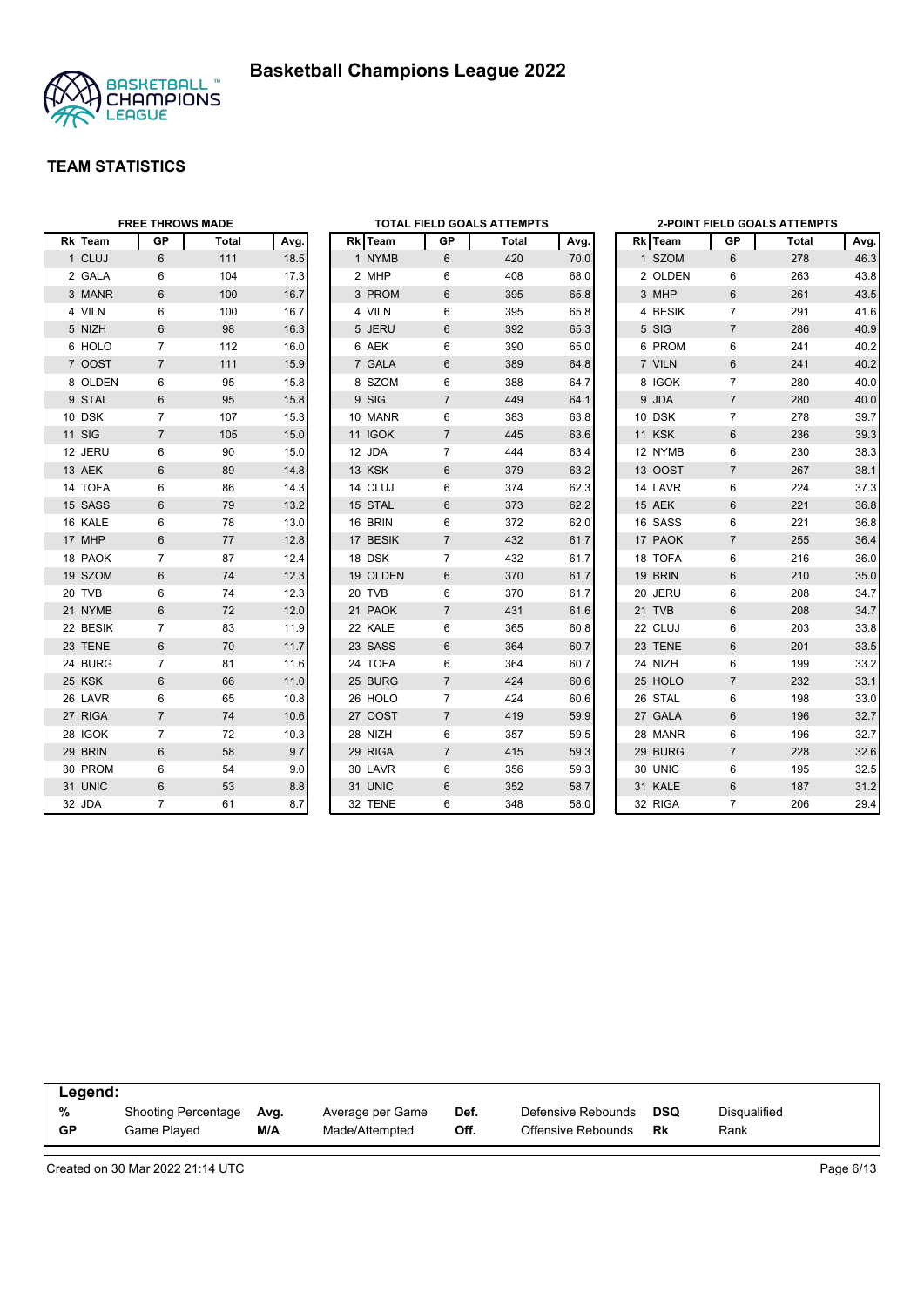

|                | <b>3-POINT FIELD GOALS ATTEMPTS</b> |       |      |  | <b>OFFENSIVE REBOUNDS</b><br><b>FREE THROWS ATTEMPTS</b> |                |       |      |  |          |                 |       |      |
|----------------|-------------------------------------|-------|------|--|----------------------------------------------------------|----------------|-------|------|--|----------|-----------------|-------|------|
| <b>Rk</b> Team | GP                                  | Total | Avg. |  | Rk Team                                                  | GP             | Total | Avg. |  | Rk Team  | GP              | Total | Avg. |
| 1 GALA         | 6                                   | 193   | 32.2 |  | 1 CLUJ                                                   | 6              | 168   | 28.0 |  | 1 MHP    | 6               | 88    | 14.7 |
| 2 NYMB         | 6                                   | 190   | 31.7 |  | 2 JERU                                                   | 6              | 132   | 22.0 |  | 2 VILN   | 6               | 81    | 13.5 |
| 3 MANR         | $6\phantom{1}$                      | 187   | 31.2 |  | 3 MANR                                                   | 6              | 132   | 22.0 |  | 3 IGOK   | $\overline{7}$  | 93    | 13.3 |
| 4 JERU         | 6                                   | 184   | 30.7 |  | 4 HOLO                                                   | $\overline{7}$ | 149   | 21.3 |  | 4 SZOM   | 6               | 79    | 13.2 |
| 5 RIGA         | $\overline{7}$                      | 209   | 29.9 |  | 5 OOST                                                   | $\overline{7}$ | 149   | 21.3 |  | 5 DSK    | $\overline{7}$  | 92    | 13.1 |
| 6 KALE         | 6                                   | 178   | 29.7 |  | 6 NIZH                                                   | 6              | 127   | 21.2 |  | 6 SIG    | $\overline{7}$  | 91    | 13.0 |
| 7 STAL         | 6                                   | 175   | 29.2 |  | 7 OLDEN                                                  | 6              | 126   | 21.0 |  | 7 KSK    | 6               | 78    | 13.0 |
| 8 CLUJ         | 6                                   | 171   | 28.5 |  | 8 AEK                                                    | 6              | 125   | 20.8 |  | 8 PROM   | 6               | 77    | 12.8 |
| 9 AEK          | 6                                   | 169   | 28.2 |  | 9 VILN                                                   | 6              | 125   | 20.8 |  | 9 CLUJ   | 6               | 74    | 12.3 |
| 10 BURG        | 7                                   | 196   | 28.0 |  | 10 SIG                                                   | $\overline{7}$ | 144   | 20.6 |  | 10 JERU  | 6               | 74    | 12.3 |
| 11 HOLO        | $\overline{7}$                      | 192   | 27.4 |  | 11 GALA                                                  | 6              | 122   | 20.3 |  | 11 NIZH  | 6               | 73    | 12.2 |
| 12 BRIN        | 6                                   | 162   | 27.0 |  | 12 STAL                                                  | 6              | 122   | 20.3 |  | 12 NYMB  | 6               | 71    | 11.8 |
| 13 TVB         | $6\phantom{1}$                      | 162   | 27.0 |  | 13 DSK                                                   | $\overline{7}$ | 141   | 20.1 |  | 13 MANR  | $6\phantom{1}6$ | 67    | 11.2 |
| 14 NIZH        | 6                                   | 158   | 26.3 |  | 14 TOFA                                                  | 6              | 113   | 18.8 |  | 14 STAL  | 6               | 67    | 11.2 |
| 15 UNIC        | $6\phantom{1}$                      | 157   | 26.2 |  | 15 SASS                                                  | 6              | 106   | 17.7 |  | 15 JDA   | $\overline{7}$  | 78    | 11.1 |
| 16 PROM        | 6                                   | 154   | 25.7 |  | 16 KALE                                                  | 6              | 105   | 17.5 |  | 16 BURG  | $\overline{7}$  | 74    | 10.6 |
| 17 VILN        | 6                                   | 154   | 25.7 |  | 17 SZOM                                                  | 6              | 105   | 17.5 |  | 17 OOST  | $\overline{7}$  | 73    | 10.4 |
| 18 PAOK        | $\overline{7}$                      | 176   | 25.1 |  | 18 TENE                                                  | 6              | 105   | 17.5 |  | 18 AEK   | 6               | 62    | 10.3 |
| 19 TOFA        | $6\phantom{1}$                      | 148   | 24.7 |  | 19 PAOK                                                  | $\overline{7}$ | 121   | 17.3 |  | 19 GALA  | 6               | 62    | 10.3 |
| 20 MHP         | 6                                   | 147   | 24.5 |  | 20 MHP                                                   | 6              | 98    | 16.3 |  | 20 TOFA  | 6               | 61    | 10.2 |
| 21 TENE        | 6                                   | 147   | 24.5 |  | <b>21 IGOK</b>                                           | $\overline{7}$ | 113   | 16.1 |  | 21 TVB   | 6               | 61    | 10.2 |
| 22 KSK         | 6                                   | 143   | 23.8 |  | 22 RIGA                                                  | $\overline{7}$ | 109   | 15.6 |  | 22 RIGA  | $\overline{7}$  | 70    | 10.0 |
| 23 SASS        | $6\phantom{1}$                      | 143   | 23.8 |  | 23 KSK                                                   | 6              | 93    | 15.5 |  | 23 OLDEN | $6\phantom{1}$  | 60    | 10.0 |
| 24 IGOK        | 7                                   | 165   | 23.6 |  | 24 TVB                                                   | 6              | 91    | 15.2 |  | 24 SASS  | 6               | 60    | 10.0 |
| 25 JDA         | $\overline{7}$                      | 164   | 23.4 |  | 25 BESIK                                                 | $\overline{7}$ | 105   | 15.0 |  | 25 KALE  | 6               | 57    | 9.5  |
| 26 SIG         | $\overline{7}$                      | 163   | 23.3 |  | 26 BURG                                                  | $\overline{7}$ | 104   | 14.9 |  | 26 HOLO  | $\overline{7}$  | 65    | 9.3  |
| 27 DSK         | $\overline{7}$                      | 154   | 22.0 |  | 27 BRIN                                                  | 6              | 89    | 14.8 |  | 27 UNIC  | $6\phantom{1}$  | 55    | 9.2  |
| 28 LAVR        | 6                                   | 132   | 22.0 |  | 28 LAVR                                                  | 6              | 88    | 14.7 |  | 28 PAOK  | $\overline{7}$  | 64    | 9.1  |
| 29 OOST        | $\overline{7}$                      | 152   | 21.7 |  | 29 NYMB                                                  | 6              | 85    | 14.2 |  | 29 BESIK | $\overline{7}$  | 61    | 8.7  |
| 30 BESIK       | $\overline{7}$                      | 141   | 20.1 |  | 30 JDA                                                   | $\overline{7}$ | 90    | 12.9 |  | 30 LAVR  | 6               | 52    | 8.7  |
| 31 SZOM        | 6                                   | 110   | 18.3 |  | 31 PROM                                                  | 6              | 73    | 12.2 |  | 31 TENE  | 6               | 51    | 8.5  |
| 32 OLDEN       | 6                                   | 107   | 17.8 |  | 32 UNIC                                                  | 6              | 70    | 11.7 |  | 32 BRIN  | 6               | 43    | 7.2  |

| Legend:   |                            |      |                  |      |                    |            |              |  |
|-----------|----------------------------|------|------------------|------|--------------------|------------|--------------|--|
| %         | <b>Shooting Percentage</b> | Avg. | Average per Game | Def. | Defensive Rebounds | <b>DSQ</b> | Disqualified |  |
| <b>GP</b> | Game Played                | M/A  | Made/Attempted   | Off. | Offensive Rebounds | Rk         | Rank         |  |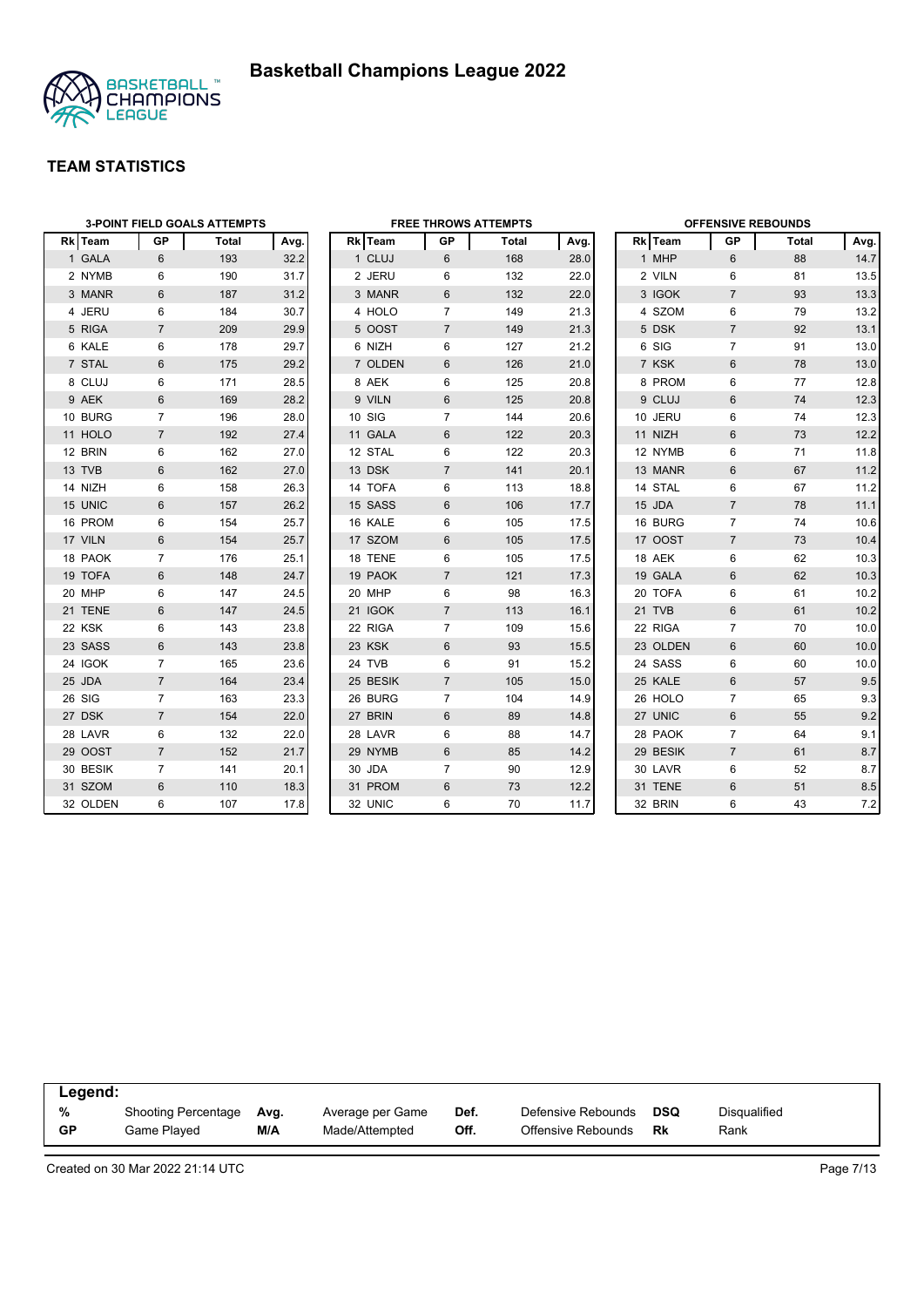



|          | <b>DEFENSIVE REBOUNDS</b> |       |      | <b>ALLOWED FIELD GOALS</b> |          |                |              |      | <b>ALLOWED 2-POINT FIELD GOALS</b> |                |                |              |      |
|----------|---------------------------|-------|------|----------------------------|----------|----------------|--------------|------|------------------------------------|----------------|----------------|--------------|------|
| Rk Team  | <b>GP</b>                 | Total | Avg. |                            | Rk Team  | GP             | <b>Total</b> | Avg. |                                    | <b>Rk</b> Team | <b>GP</b>      | <b>Total</b> | Avg. |
| 1 JERU   | 6                         | 174   | 29.0 |                            | 1 SASS   | 6              | 197          | 32.8 |                                    | 1 SASS         | 6              | 143          | 23.8 |
| 2 PROM   | 6                         | 172   | 28.7 |                            | 2 AEK    | 6              | 190          | 31.7 |                                    | 2 VILN         | 6              | 138          | 23.0 |
| 3 MANR   | $6\phantom{1}$            | 169   | 28.2 |                            | 3 NIZH   | 6              | 184          | 30.7 |                                    | 3 UNIC         | 6              | 135          | 22.5 |
| 4 IGOK   | 7                         | 193   | 27.6 |                            | 4 CLUJ   | 6              | 181          | 30.2 |                                    | 4 NIZH         | 6              | 130          | 21.7 |
| 5 SZOM   | $6\phantom{1}$            | 165   | 27.5 |                            | 5 KALE   | 6              | 181          | 30.2 |                                    | 5 BURG         | $\overline{7}$ | 151          | 21.6 |
| 6 TENE   | 6                         | 161   | 26.8 |                            | 6 OOST   | $\overline{7}$ | 209          | 29.9 |                                    | 6 NYMB         | 6              | 127          | 21.2 |
| 7 TVB    | $6\phantom{1}$            | 161   | 26.8 |                            | 7 NYMB   | $6\phantom{1}$ | 179          | 29.8 |                                    | 7 AEK          | $\,6\,$        | 126          | 21.0 |
| 8 NYMB   | 6                         | 159   | 26.5 |                            | 8 STAL   | 6              | 179          | 29.8 |                                    | 8 STAL         | $\,6\,$        | 126          | 21.0 |
| 9 STAL   | 6                         | 159   | 26.5 |                            | 9 OLDEN  | 6              | 177          | 29.5 |                                    | 9 OOST         | $\overline{7}$ | 145          | 20.7 |
| 10 GALA  | 6                         | 157   | 26.2 |                            | 10 BRIN  | 6              | 175          | 29.2 |                                    | 10 CLUJ        | 6              | 124          | 20.7 |
| 11 BESIK | $\overline{7}$            | 179   | 25.6 |                            | 11 VILN  | 6              | 175          | 29.2 |                                    | 11 KALE        | 6              | 122          | 20.3 |
| 12 HOLO  | $\overline{7}$            | 177   | 25.3 |                            | 12 SIG   | $\overline{7}$ | 203          | 29.0 |                                    | 12 LAVR        | 6              | 121          | 20.2 |
| 13 OOST  | $\overline{7}$            | 177   | 25.3 |                            | 13 GALA  | 6              | 171          | 28.5 |                                    | 13 OLDEN       | $6\phantom{1}$ | 121          | 20.2 |
| 14 BRIN  | 6                         | 151   | 25.2 |                            | 14 BURG  | $\overline{7}$ | 198          | 28.3 |                                    | 14 TVB         | 6              | 121          | 20.2 |
| 15 PAOK  | $\overline{7}$            | 176   | 25.1 |                            | 15 LAVR  | 6              | 170          | 28.3 |                                    | 15 MANR        | $6\phantom{1}$ | 120          | 20.0 |
| 16 BURG  | $\overline{7}$            | 175   | 25.0 |                            | 16 TVB   | 6              | 169          | 28.2 |                                    | 16 BRIN        | 6              | 119          | 19.8 |
| 17 UNIC  | $6\,$                     | 150   | 25.0 |                            | 17 RIGA  | $\overline{7}$ | 197          | 28.1 |                                    | 17 DSK         | $\overline{7}$ | 137          | 19.6 |
| 18 RIGA  | $\overline{7}$            | 173   | 24.7 |                            | 18 DSK   | $\overline{7}$ | 196          | 28.0 |                                    | 18 HOLO        | $\overline{7}$ | 130          | 18.6 |
| 19 MHP   | $6\phantom{1}$            | 145   | 24.2 |                            | 19 PAOK  | $\overline{7}$ | 196          | 28.0 |                                    | 19 SIG         | $\overline{7}$ | 130          | 18.6 |
| 20 DSK   | $\overline{7}$            | 167   | 23.9 |                            | 20 MHP   | 6              | 168          | 28.0 |                                    | 20 BESIK       | $\overline{7}$ | 129          | 18.4 |
| 21 CLUJ  | 6                         | 143   | 23.8 |                            | 21 BESIK | $\overline{7}$ | 189          | 27.0 |                                    | 21 MHP         | $6\phantom{1}$ | 109          | 18.2 |
| 22 KALE  | 6                         | 143   | 23.8 |                            | 22 TOFA  | 6              | 162          | 27.0 |                                    | 22 PAOK        | $\overline{7}$ | 125          | 17.9 |
| 23 LAVR  | $\,6\,$                   | 142   | 23.7 |                            | 23 IGOK  | $\overline{7}$ | 187          | 26.7 |                                    | 23 RIGA        | $\overline{7}$ | 125          | 17.9 |
| 24 JDA   | $\overline{7}$            | 159   | 22.7 |                            | 24 MANR  | 6              | 160          | 26.7 |                                    | 24 TENE        | 6              | 107          | 17.8 |
| 25 KSK   | $6\phantom{1}$            | 136   | 22.7 |                            | 25 UNIC  | 6              | 160          | 26.7 |                                    | 25 TOFA        | 6              | 106          | 17.7 |
| 26 VILN  | 6                         | 135   | 22.5 |                            | 26 HOLO  | $\overline{7}$ | 186          | 26.6 |                                    | 26 SZOM        | 6              | 105          | 17.5 |
| 27 NIZH  | $6\,$                     | 133   | 22.2 |                            | 27 KSK   | $\,6\,$        | 158          | 26.3 |                                    | 27 IGOK        | $\overline{7}$ | 119          | 17.0 |
| 28 SIG   | $\overline{7}$            | 154   | 22.0 |                            | 28 TENE  | 6              | 157          | 26.2 |                                    | 28 GALA        | 6              | 102          | 17.0 |
| 29 OLDEN | 6                         | 130   | 21.7 |                            | 29 PROM  | 6              | 155          | 25.8 |                                    | 29 PROM        | 6              | 102          | 17.0 |
| 30 TOFA  | 6                         | 129   | 21.5 |                            | 30 JERU  | 6              | 154          | 25.7 |                                    | 30 JERU        | 6              | 101          | 16.8 |
| 31 AEK   | 6                         | 126   | 21.0 |                            | 31 SZOM  | 6              | 154          | 25.7 |                                    | 31 KSK         | 6              | 93           | 15.5 |
| 32 SASS  | 6                         | 120   | 20.0 |                            | 32 JDA   | $\overline{7}$ | 174          | 24.9 |                                    | 32 JDA         | $\overline{7}$ | 101          | 14.4 |

| Legend:   |                     |      |                  |      |                    |     |              |  |
|-----------|---------------------|------|------------------|------|--------------------|-----|--------------|--|
| %         | Shooting Percentage | Avg. | Average per Game | Def. | Defensive Rebounds | DSQ | Disqualified |  |
| <b>GP</b> | Game Played         | M/A  | Made/Attempted   | Off. | Offensive Rebounds | Rk  | Rank         |  |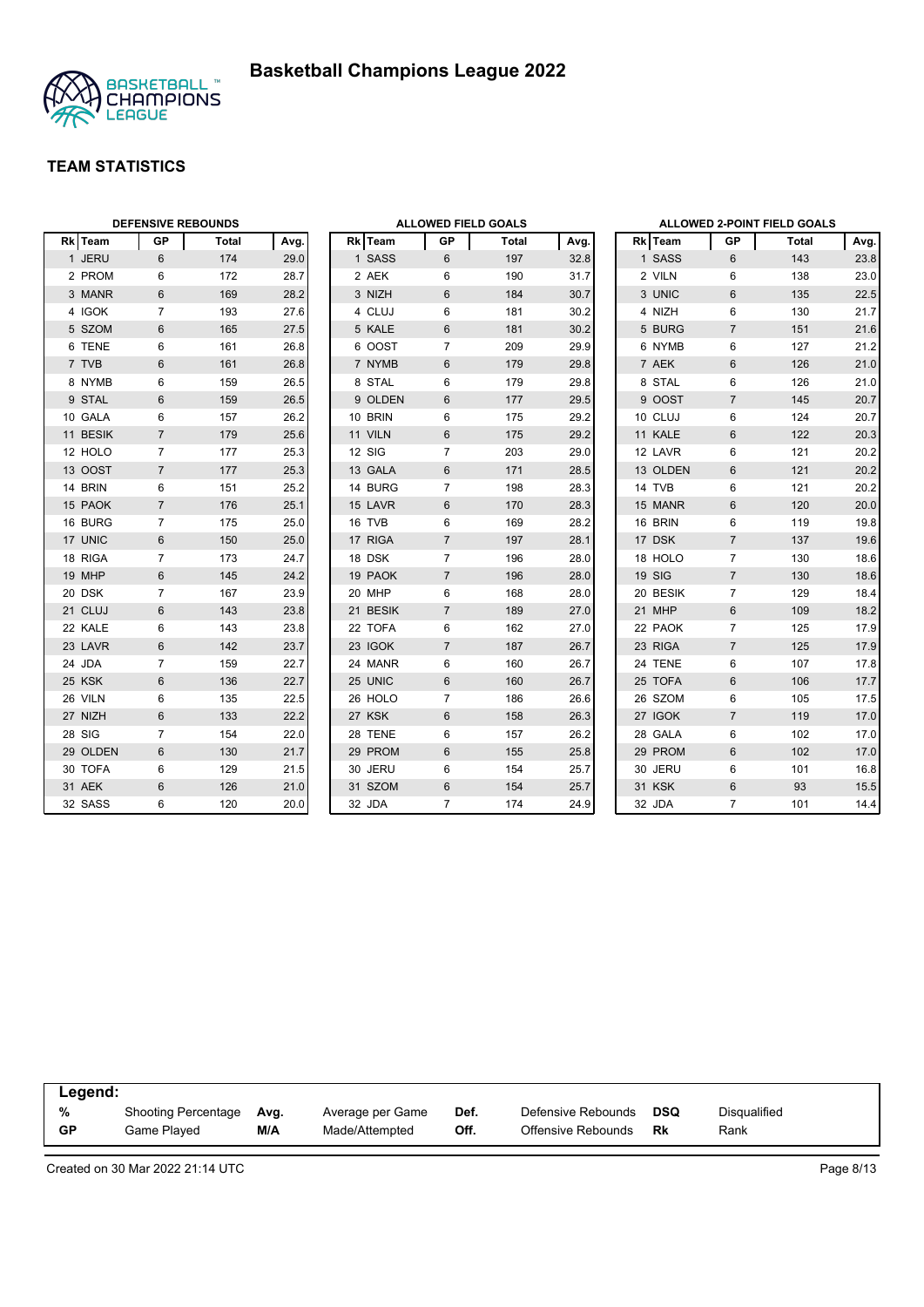

|          |                 | ALLOWED 3-POINT FIELD GOALS |      |          | <b>ALLOWED FREE THROWS</b> |       |      | <b>ALLOWED FIELD GOALS ATTEMPTS</b> |                |       |      |
|----------|-----------------|-----------------------------|------|----------|----------------------------|-------|------|-------------------------------------|----------------|-------|------|
| Rk Team  | GP              | Total                       | Avg. | Rk Team  | GP                         | Total | Avg. | Rk Team                             | GP             | Total | Avg  |
| 1 GALA   | $6\phantom{1}$  | 69                          | 11.5 | 1 BRIN   | 6                          | 101   | 16.8 | 1 TENE                              | 6              | 397   | 66.2 |
| 2 KSK    | 6               | 65                          | 10.8 | 2 JERU   | 6                          | 100   | 16.7 | 2 OOST                              | $\overline{7}$ | 462   | 66.0 |
| 3 AEK    | 6               | 64                          | 10.7 | 3 NYMB   | 6                          | 99    | 16.5 | 3 GALA                              | 6              | 396   | 66.0 |
| 4 JDA    | 7               | 73                          | 10.4 | 4 BESIK  | 7                          | 112   | 16.0 | 4 STAL                              | 6              | 395   | 65.8 |
| 5 SIG    | $\overline{7}$  | 73                          | 10.4 | 5 KSK    | 6                          | 94    | 15.7 | 5 IGOK                              | $\overline{7}$ | 459   | 65.6 |
| 6 RIGA   | $\overline{7}$  | 72                          | 10.3 | 6 BURG   | $\overline{7}$             | 107   | 15.3 | 6 NYMB                              | 6              | 391   | 65.2 |
| 7 PAOK   | $\overline{7}$  | 71                          | 10.1 | 7 OOST   | $\overline{7}$             | 105   | 15.0 | 7 BURG                              | $\overline{7}$ | 455   | 65.0 |
| 8 KALE   | 6               | 59                          | 9.8  | 8 HOLO   | 7                          | 103   | 14.7 | 8 LAVR                              | 6              | 390   | 65.0 |
| 9 MHP    | $6\phantom{1}6$ | 59                          | 9.8  | 9 DSK    | $\overline{7}$             | 102   | 14.6 | 9 MANR                              | 6              | 389   | 64.8 |
| 10 IGOK  | $\overline{7}$  | 68                          | 9.7  | 10 PAOK  | $\overline{7}$             | 101   | 14.4 | 10 BESIK                            | $\overline{7}$ | 446   | 63.7 |
| 11 CLUJ  | 6               | 57                          | 9.5  | 11 CLUJ  | 6                          | 86    | 14.3 | 11 JERU                             | 6              | 382   | 63.7 |
| 12 BRIN  | 6               | 56                          | 9.3  | 12 TENE  | 6                          | 86    | 14.3 | 12 PAOK                             | 7              | 443   | 63.3 |
| 13 OLDEN | 6               | 56                          | 9.3  | 13 MANR  | 6                          | 85    | 14.2 | 13 RIGA                             | $\overline{7}$ | 443   | 63.3 |
| 14 TOFA  | 6               | 56                          | 9.3  | 14 SZOM  | 6                          | 85    | 14.2 | 14 AEK                              | 6              | 378   | 63.0 |
| 15 OOST  | $\overline{7}$  | 64                          | 9.1  | 15 TOFA  | 6                          | 83    | 13.8 | 15 KALE                             | 6              | 378   | 63.0 |
| 16 NIZH  | 6               | 54                          | 9.0  | 16 NIZH  | 6                          | 81    | 13.5 | 16 TVB                              | 6              | 378   | 63.0 |
| 17 SASS  | 6               | 54                          | 9.0  | 17 OLDEN | 6                          | 81    | 13.5 | 17 PROM                             | 6              | 377   | 62.8 |
| 18 JERU  | 6               | 53                          | 8.8  | 18 KALE  | 6                          | 80    | 13.3 | 18 SZOM                             | 6              | 376   | 62.7 |
| 19 PROM  | 6               | 53                          | 8.8  | 19 RIGA  | $\overline{7}$             | 92    | 13.1 | 19 CLUJ                             | 6              | 374   | 62.3 |
| 20 STAL  | 6               | 53                          | 8.8  | 20 JDA   | $\overline{7}$             | 89    | 12.7 | 20 HOLO                             | 7              | 435   | 62.1 |
| 21 NYMB  | 6               | 52                          | 8.7  | 21 SIG   | $\overline{7}$             | 88    | 12.6 | 21 BRIN                             | 6              | 372   | 62.0 |
| 22 BESIK | 7               | 60                          | 8.6  | 22 GALA  | 6                          | 75    | 12.5 | 22 SASS                             | 6              | 372   | 62.0 |
| 23 DSK   | $\overline{7}$  | 59                          | 8.4  | 23 IGOK  | $\overline{7}$             | 84    | 12.0 | 23 MHP                              | 6              | 369   | 61.5 |
| 24 TENE  | 6               | 50                          | 8.3  | 24 AEK   | 6                          | 72    | 12.0 | 24 VILN                             | 6              | 365   | 60.8 |
| 25 LAVR  | 6               | 49                          | 8.2  | 25 STAL  | 6                          | 72    | 12.0 | 25 NIZH                             | 6              | 362   | 60.3 |
| 26 SZOM  | 6               | 49                          | 8.2  | 26 PROM  | 6                          | 71    | 11.8 | 26 KSK                              | 6              | 361   | 60.2 |
| 27 HOLO  | $\overline{7}$  | 56                          | 8.0  | 27 SASS  | 6                          | 68    | 11.3 | 27 UNIC                             | 6              | 359   | 59.8 |
| 28 TVB   | 6               | 48                          | 8.0  | 28 TVB   | 6                          | 60    | 10.0 | 28 DSK                              | $\overline{7}$ | 418   | 59.7 |
| 29 BURG  | $\overline{7}$  | 47                          | 6.7  | 29 UNIC  | $6\,$                      | 58    | 9.7  | 29 OLDEN                            | 6              | 358   | 59.7 |
| 30 MANR  | 6               | 40                          | 6.7  | 30 MHP   | 6                          | 55    | 9.2  | 30 TOFA                             | 6              | 350   | 58.3 |
| 31 VILN  | 6               | 37                          | 6.2  | 31 VILN  | 6                          | 55    | 9.2  | 31 SIG                              | $\overline{7}$ | 403   | 57.6 |
| 32 UNIC  | 6               | 25                          | 4.2  | 32 LAVR  | 6                          | 51    | 8.5  | 32 JDA                              | $\overline{7}$ | 386   | 55.1 |

| Legend:   |                            |      |                  |      |                    |     |              |
|-----------|----------------------------|------|------------------|------|--------------------|-----|--------------|
| %         | <b>Shooting Percentage</b> | Ava. | Average per Game | Def. | Defensive Rebounds | DSQ | Disqualified |
| <b>GP</b> | Game Played                | M/A  | Made/Attempted   | Off. | Offensive Rebounds | Rk  | Rank         |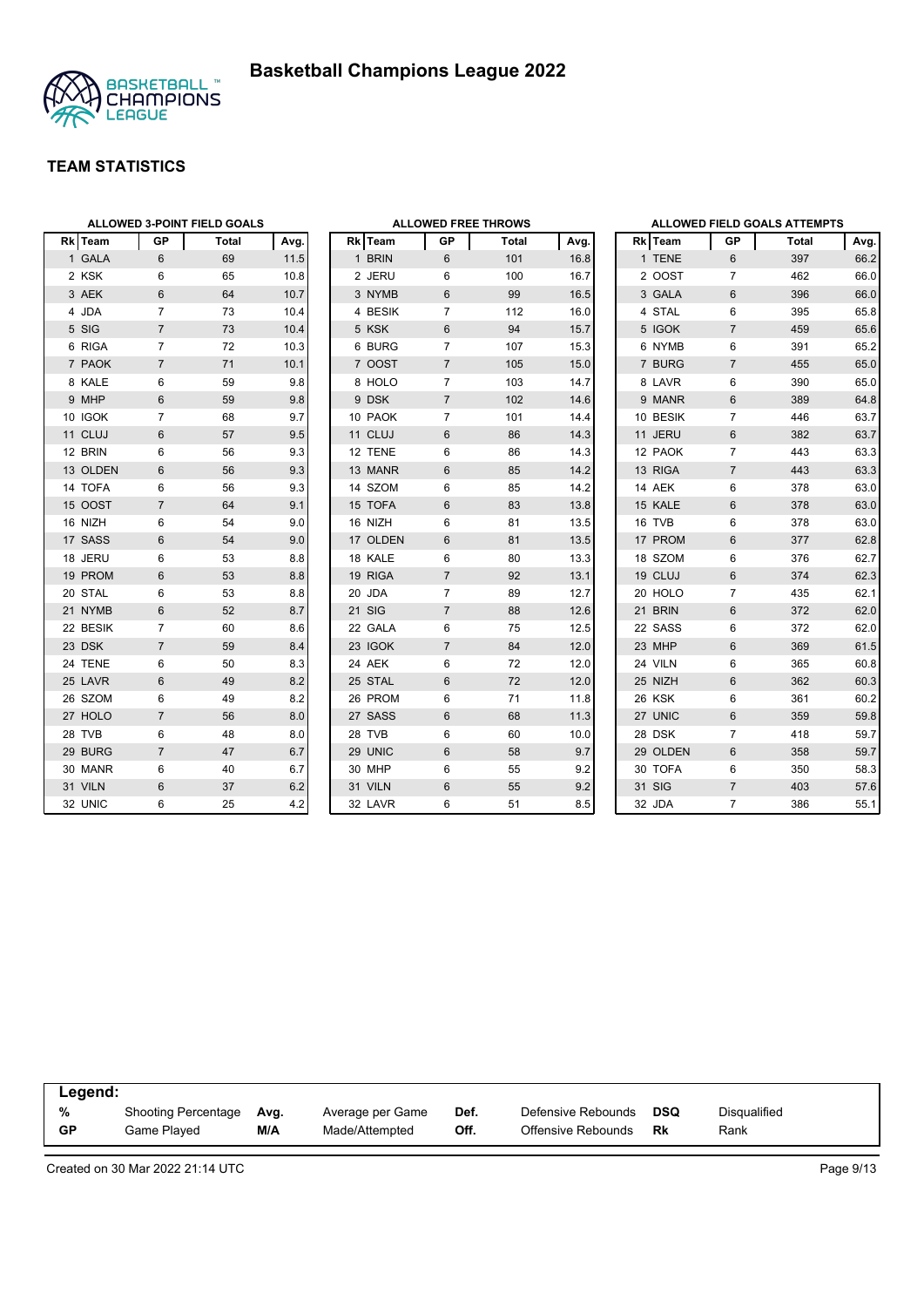



|              |                |                | ALLOWED 2-POINT FIELD GOALS ATTEMPTS |      | Α              |
|--------------|----------------|----------------|--------------------------------------|------|----------------|
|              | <b>Rk</b> Team | GP             | <b>Total</b>                         | Avg. | R              |
| $\mathbf{1}$ | <b>UNIC</b>    | 6              | 252                                  | 42.0 |                |
|              | 2 VILN         | 6              | 249                                  | 41.5 |                |
|              | 3 BURG         | $\overline{7}$ | 290                                  | 41.4 |                |
|              | 4 NYMB         | 6              | 248                                  | 41.3 |                |
|              | 5 TENE         | 6              | 247                                  | 41.2 |                |
|              | 6 OOST         | 7              | 286                                  | 40.9 |                |
|              | 7 SASS         | 6              | 244                                  | 40.7 |                |
|              | 8 TVB          | 6              | 238                                  | 39.7 |                |
|              | 9 MANR         | 6              | 236                                  | 39.3 |                |
|              | 10 KALE        | 6              | 232                                  | 38.7 | 1              |
| 11           | <b>RIGA</b>    | $\overline{7}$ | 266                                  | 38.0 | $\overline{1}$ |
|              | 12 BESIK       | 7              | 265                                  | 37.9 | 1              |
|              | 13 IGOK        | $\overline{7}$ | 263                                  | 37.6 | $\overline{1}$ |
|              | 14 PROM        | 6              | 222                                  | 37.0 | 1              |
|              | 15 HOLO        | $\overline{7}$ | 258                                  | 36.9 | $\overline{1}$ |
|              | 16 AEK         | 6              | 221                                  | 36.8 | 1              |
|              | 17 LAVR        | 6              | 221                                  | 36.8 | $\overline{1}$ |
|              | 18 CLUJ        | 6              | 219                                  | 36.5 | $\mathbf{1}$   |
|              | 19 NIZH        | 6              | 219                                  | 36.5 | $\overline{1}$ |
|              | 20 PAOK        | $\overline{7}$ | 251                                  | 35.9 | $\overline{2}$ |
|              | 21 BRIN        | 6              | 215                                  | 35.8 | $\overline{2}$ |
|              | 22 OLDEN       | 6              | 215                                  | 35.8 | $\overline{2}$ |
|              | 23 GALA        | 6              | 212                                  | 35.3 | $\overline{2}$ |
|              | 24 MHP         | 6              | 211                                  | 35.2 | $\overline{2}$ |
| 25           | <b>JERU</b>    | 6              | 205                                  | 34.2 | $\overline{2}$ |
|              | 26 STAL        | 6              | 205                                  | 34.2 | $\overline{2}$ |
|              | 27 SZOM        | 6              | 205                                  | 34.2 | $\overline{2}$ |
|              | 28 TOFA        | 6              | 204                                  | 34.0 | $\overline{2}$ |
| 29           | <b>DSK</b>     | $\overline{7}$ | 235                                  | 33.6 | $\overline{2}$ |
|              | 30 KSK         | 6              | 192                                  | 32.0 | 3              |
| 31           | SIG            | $\overline{7}$ | 221                                  | 31.6 | 3              |
|              | 32 JDA         | $\overline{7}$ | 189                                  | 27.0 | 3              |

|                |              |                | ALLOWED 3-POINT FIELD GOAL ATTEMPTS |      |
|----------------|--------------|----------------|-------------------------------------|------|
|                | Rk Team      | <b>GP</b>      | <b>Total</b>                        | Avg. |
| $\mathbf{1}$   | <b>STAL</b>  | 6              | 190                                 | 31.7 |
|                | 2 GALA       | 6              | 184                                 | 30.7 |
|                | 3 JERU       | 6              | 177                                 | 29.5 |
| 4              | <b>SZOM</b>  | 6              | 171                                 | 28.5 |
|                | 5 KSK        | 6              | 169                                 | 28.2 |
| 6              | LAVR         | 6              | 169                                 | 28.2 |
| $\overline{7}$ | <b>JDA</b>   | $\overline{7}$ | 197                                 | 28.1 |
|                | 8 IGOK       | 7              | 196                                 | 28.0 |
|                | 9 PAOK       | 7              | 192                                 | 27.4 |
|                | 10 MHP       | 6              | 158                                 | 26.3 |
| 11             | <b>AEK</b>   | 6              | 157                                 | 26.2 |
| 12             | <b>BRIN</b>  | 6              | 157                                 | 26.2 |
|                | 13 DSK       | $\overline{7}$ | 183                                 | 26.1 |
|                | 14 SIG       | 7              | 182                                 | 26.0 |
|                | 15 BESIK     | $\overline{7}$ | 181                                 | 25.9 |
|                | 16 CLUJ      | 6              | 155                                 | 25.8 |
|                | 17 PROM      | 6              | 155                                 | 25.8 |
|                | 18 MANR      | 6              | 153                                 | 25.5 |
|                | 19 HOLO      | 7              | 177                                 | 25.3 |
|                | 20 RIGA      | 7              | 177                                 | 25.3 |
| 21             | <b>OOST</b>  | $\overline{7}$ | 176                                 | 25.1 |
| 22             | <b>TENE</b>  | 6              | 150                                 | 25.0 |
| 23             | KALE         | 6              | 146                                 | 24.3 |
|                | 24 TOFA      | 6              | 146                                 | 24.3 |
|                | 25 NIZH      | 6              | 143                                 | 23.8 |
| 26             | <b>NYMB</b>  | 6              | 143                                 | 23.8 |
| 27             | <b>OLDEN</b> | 6              | 143                                 | 23.8 |
| 28             | <b>BURG</b>  | 7              | 165                                 | 23.6 |
| 29             | <b>TVB</b>   | 6              | 140                                 | 23.3 |
|                | 30 SASS      | 6              | 128                                 | 21.3 |
|                | 31 VILN      | 6              | 116                                 | 19.3 |
| 32             | <b>UNIC</b>  | 6              | 107                                 | 17.8 |

|    |                |                | <b>ALLOWED FREE THROWS ATTEMPTS</b> |      |
|----|----------------|----------------|-------------------------------------|------|
|    | <b>Rk</b> Team | <b>GP</b>      | <b>Total</b>                        | Avg. |
|    | 1 NYMB         | 6              | 134                                 | 22.3 |
|    | 2 BRIN         | 6              | 132                                 | 22.0 |
|    | 3 OOST         | $\overline{7}$ | 153                                 | 21.9 |
|    | 4 DSK          | 7              | 149                                 | 21.3 |
| 5  | <b>JERU</b>    | 6              | 128                                 | 21.3 |
|    | 6 KSK          | 6              | 127                                 | 21.2 |
|    | 7 BURG         | $\overline{7}$ | 145                                 | 20.7 |
|    | 8 HOLO         | 7              | 145                                 | 20.7 |
|    | 9 SZOM         | 6              | 118                                 | 19.7 |
|    | 10 BESIK       | 7              | 136                                 | 19.4 |
|    | 11 CLUJ        | 6              | 116                                 | 19.3 |
|    | 12 MANR        | 6              | 114                                 | 19.0 |
|    | 13 STAL        | 6              | 110                                 | 18.3 |
|    | 14 TOFA        | 6              | 110                                 | 18.3 |
|    | 15 NIZH        | 6              | 109                                 | 18.2 |
|    | 16 PROM        | 6              | 109                                 | 18.2 |
|    | 17 PAOK        | $\overline{7}$ | 127                                 | 18.1 |
|    | 18 GALA        | 6              | 108                                 | 18.0 |
|    | 19 KALE        | 6              | 108                                 | 18.0 |
|    | 20 OLDEN       | 6              | 106                                 | 17.7 |
|    | 21 TENE        | 6              | 103                                 | 17.2 |
|    | 22 RIGA        | $\overline{7}$ | 118                                 | 16.9 |
|    | 23 JDA         | 7              | 115                                 | 16.4 |
|    | 24 AEK         | 6              | 97                                  | 16.2 |
|    | 25 SIG         | $\overline{7}$ | 113                                 | 16.1 |
|    | 26 TVB         | 6              | 91                                  | 15.2 |
| 27 | <b>SASS</b>    | 6              | 90                                  | 15.0 |
|    | 28 UNIC        | 6              | 86                                  | 14.3 |
|    | 29 IGOK        | $\overline{7}$ | 99                                  | 14.1 |
|    | 30 MHP         | 6              | 80                                  | 13.3 |
|    | 31 VILN        | 6              | 78                                  | 13.0 |
|    | 32 LAVR        | 6              | 71                                  | 11.8 |

| Legend:   |                     |      |                  |      |                    |            |                     |  |
|-----------|---------------------|------|------------------|------|--------------------|------------|---------------------|--|
| %         | Shooting Percentage | Ava. | Average per Game | Def. | Defensive Rebounds | <b>DSQ</b> | <b>Disqualified</b> |  |
| <b>GP</b> | Game Plaved         | M/A  | Made/Attempted   | Off. | Offensive Rebounds | <b>Rk</b>  | Rank                |  |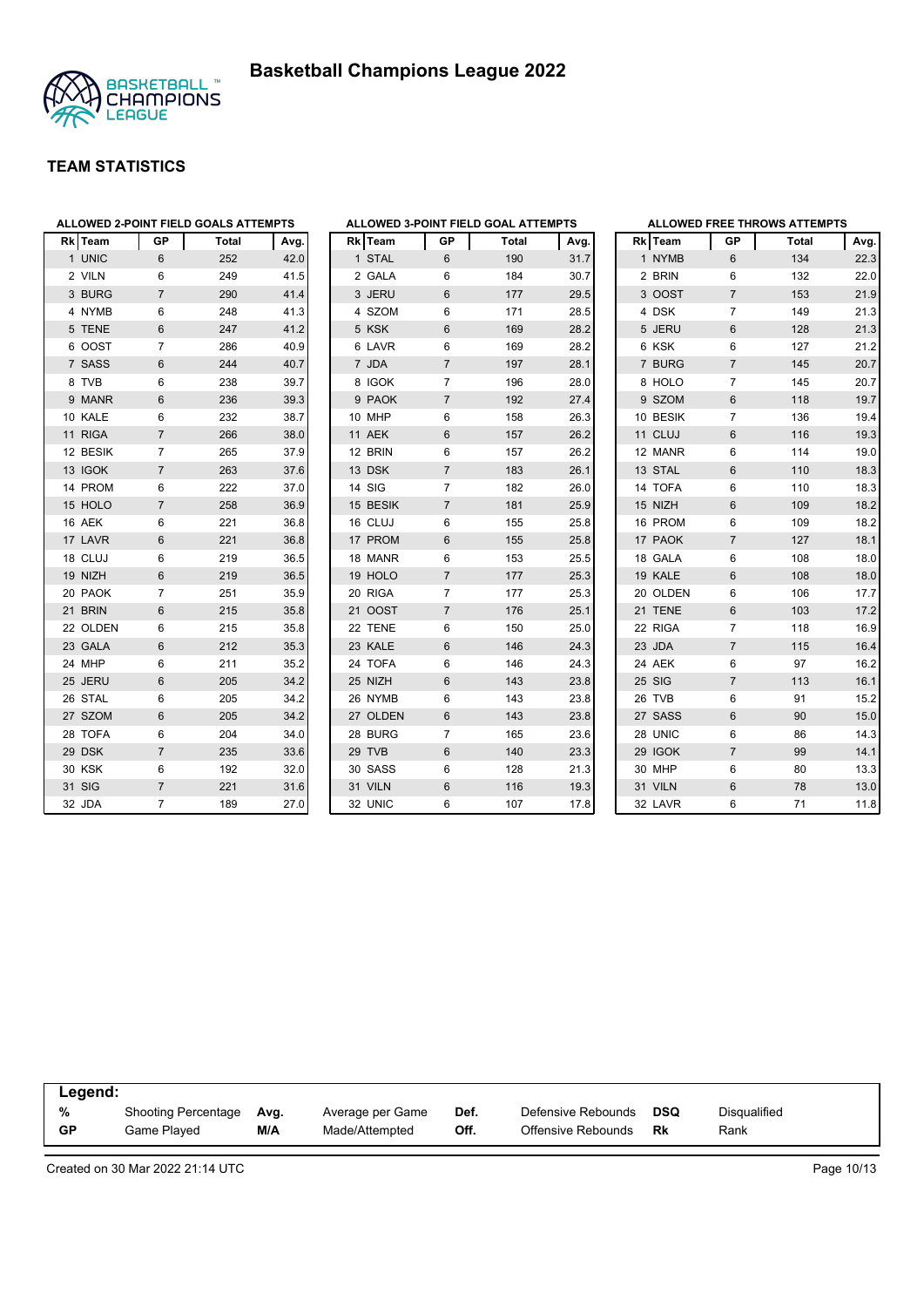



|          | <b>OPPONENT TOTAL FIELD GOALS %</b> |         |      |          |                | <b>OPPONENT 2-POINT FIELD GOALS %</b> |      |          |                | <b>OPPONENT 3-POINT FIELD GOALS %</b><br>%<br>M/A<br>25/107<br>23.4<br>40/153<br>26.1 |      |  |  |
|----------|-------------------------------------|---------|------|----------|----------------|---------------------------------------|------|----------|----------------|---------------------------------------------------------------------------------------|------|--|--|
| Rk Team  | GP                                  | M/A     | %    | Rk Team  | <b>GP</b>      | M/A                                   | $\%$ | Rk Team  | GP             |                                                                                       |      |  |  |
| 1 TENE   | 6                                   | 157/397 | 39.5 | 1 TENE   | 6              | 107/247                               | 43.3 | 1 UNIC   | 6              |                                                                                       |      |  |  |
| 2 JERU   | 6                                   | 154/382 | 40.3 | 2 IGOK   | 7              | 119/263                               | 45.2 | 2 MANR   | 6              |                                                                                       |      |  |  |
| 3 IGOK   | $\overline{7}$                      | 187/459 | 40.7 | 3 PROM   | 6              | 102/222                               | 45.9 | 3 STAL   | 6              | 53/190                                                                                | 27.9 |  |  |
| 4 SZOM   | 6                                   | 154/376 | 41.0 | 4 RIGA   | $\overline{7}$ | 125/266                               | 47.0 | 4 BURG   | $\overline{7}$ | 47/165                                                                                | 28.5 |  |  |
| 5 PROM   | 6                                   | 155/377 | 41.1 | 5 GALA   | $6\,$          | 102/212                               | 48.1 | 5 SZOM   | $6\phantom{1}$ | 49/171                                                                                | 28.7 |  |  |
| 6 MANR   | 6                                   | 160/389 | 41.1 | 6 KSK    | 6              | 93/192                                | 48.4 | 6 LAVR   | 6              | 49/169                                                                                | 29.0 |  |  |
| 7 BESIK  | $\overline{7}$                      | 189/446 | 42.4 | 7 BESIK  | $\overline{7}$ | 129/265                               | 48.7 | 7 JERU   | 6              | 53/177                                                                                | 29.9 |  |  |
| 8 HOLO   | $\overline{7}$                      | 186/435 | 42.8 | 8 JERU   | 6              | 101/205                               | 49.3 | 8 HOLO   | $\overline{7}$ | 56/177                                                                                | 31.6 |  |  |
| 9 GALA   | 6                                   | 171/396 | 43.2 | 9 PAOK   | $\overline{7}$ | 125/251                               | 49.8 | 9 VILN   | 6              | 37/116                                                                                | 31.9 |  |  |
| 10 BURG  | $\overline{7}$                      | 198/455 | 43.5 | 10 HOLO  | $\overline{7}$ | 130/258                               | 50.4 | 10 DSK   | $\overline{7}$ | 59/183                                                                                | 32.2 |  |  |
| 11 LAVR  | 6                                   | 170/390 | 43.6 | 11 OOST  | $\overline{7}$ | 145/286                               | 50.7 | 11 BESIK | $\overline{7}$ | 60/181                                                                                | 33.1 |  |  |
| 12 KSK   | 6                                   | 158/361 | 43.8 | 12 TVB   | 6              | 121/238                               | 50.8 | 12 TENE  | 6              | 50/150                                                                                | 33.3 |  |  |
| 13 PAOK  | $\overline{7}$                      | 196/443 | 44.2 | 13 MANR  | 6              | 120/236                               | 50.8 | 13 PROM  | 6              | 53/155                                                                                | 34.2 |  |  |
| 14 RIGA  | $\overline{7}$                      | 197/443 | 44.5 | 14 NYMB  | 6              | 127/248                               | 51.2 | 14 TVB   | 6              | 48/140                                                                                | 34.3 |  |  |
| 15 UNIC  | $6\phantom{1}$                      | 160/359 | 44.6 | 15 SZOM  | 6              | 105/205                               | 51.2 | 15 IGOK  | $\overline{7}$ | 68/196                                                                                | 34.7 |  |  |
| 16 TVB   | 6                                   | 169/378 | 44.7 | 16 MHP   | 6              | 109/211                               | 51.7 | 16 BRIN  | 6              | 56/157                                                                                | 35.7 |  |  |
| 17 JDA   | $\overline{7}$                      | 174/386 | 45.1 | 17 TOFA  | 6              | 106/204                               | 52.0 | 17 NYMB  | 6              | 52/143                                                                                | 36.4 |  |  |
| 18 OOST  | $\overline{7}$                      | 209/462 | 45.2 | 18 BURG  | $\overline{7}$ | 151/290                               | 52.1 | 18 OOST  | $\overline{7}$ | 64/176                                                                                | 36.4 |  |  |
| 19 STAL  | 6                                   | 179/395 | 45.3 | 19 KALE  | 6              | 122/232                               | 52.6 | 19 CLUJ  | 6              | 57/155                                                                                | 36.8 |  |  |
| 20 MHP   | 6                                   | 168/369 | 45.5 | 20 JDA   | $\overline{7}$ | 101/189                               | 53.4 | 20 PAOK  | $\overline{7}$ | 71/192                                                                                | 37.0 |  |  |
| 21 NYMB  | 6                                   | 179/391 | 45.8 | 21 UNIC  | 6              | 135/252                               | 53.6 | 21 JDA   | $\overline{7}$ | 73/197                                                                                | 37.1 |  |  |
| 22 TOFA  | 6                                   | 162/350 | 46.3 | 22 LAVR  | 6              | 121/221                               | 54.8 | 22 MHP   | 6              | 59/158                                                                                | 37.3 |  |  |
| 23 DSK   | $\overline{7}$                      | 196/418 | 46.9 | 23 BRIN  | 6              | 119/215                               | 55.3 | 23 GALA  | 6              | 69/184                                                                                | 37.5 |  |  |
| 24 BRIN  | 6                                   | 175/372 | 47.0 | 24 VILN  | 6              | 138/249                               | 55.4 | 24 NIZH  | 6              | 54/143                                                                                | 37.8 |  |  |
| 25 KALE  | $6\phantom{1}$                      | 181/378 | 47.9 | 25 OLDEN | 6              | 121/215                               | 56.3 | 25 TOFA  | 6              | 56/146                                                                                | 38.4 |  |  |
| 26 VILN  | 6                                   | 175/365 | 47.9 | 26 CLUJ  | 6              | 124/219                               | 56.6 | 26 KSK   | 6              | 65/169                                                                                | 38.5 |  |  |
| 27 CLUJ  | 6                                   | 181/374 | 48.4 | 27 AEK   | 6              | 126/221                               | 57.0 | 27 OLDEN | 6              | 56/143                                                                                | 39.2 |  |  |
| 28 OLDEN | 6                                   | 177/358 | 49.4 | 28 DSK   | $\overline{7}$ | 137/235                               | 58.3 | 28 SIG   | $\overline{7}$ | 73/182                                                                                | 40.1 |  |  |
| 29 AEK   | 6                                   | 190/378 | 50.3 | 29 SASS  | 6              | 143/244                               | 58.6 | 29 KALE  | 6              | 59/146                                                                                | 40.4 |  |  |
| 30 SIG   | $\overline{7}$                      | 203/403 | 50.4 | 30 SIG   | $\overline{7}$ | 130/221                               | 58.8 | 30 RIGA  | $\overline{7}$ | 72/177                                                                                | 40.7 |  |  |
| 31 NIZH  | 6                                   | 184/362 | 50.8 | 31 NIZH  | 6              | 130/219                               | 59.4 | 31 AEK   | 6              | 64/157                                                                                | 40.8 |  |  |
| 32 SASS  | 6                                   | 197/372 | 53.0 | 32 STAL  | 6              | 126/205                               | 61.5 | 32 SASS  | 6              | 54/128                                                                                | 42.2 |  |  |

|           | Legend:             |      |                  |      |                    |            |                     |  |  |  |  |  |
|-----------|---------------------|------|------------------|------|--------------------|------------|---------------------|--|--|--|--|--|
| %         | Shooting Percentage | Ava. | Average per Game | Def. | Defensive Rebounds | <b>DSQ</b> | <b>Disqualified</b> |  |  |  |  |  |
| <b>GP</b> | Game Plaved         | M/A  | Made/Attempted   | Off. | Offensive Rebounds | Rk         | Rank                |  |  |  |  |  |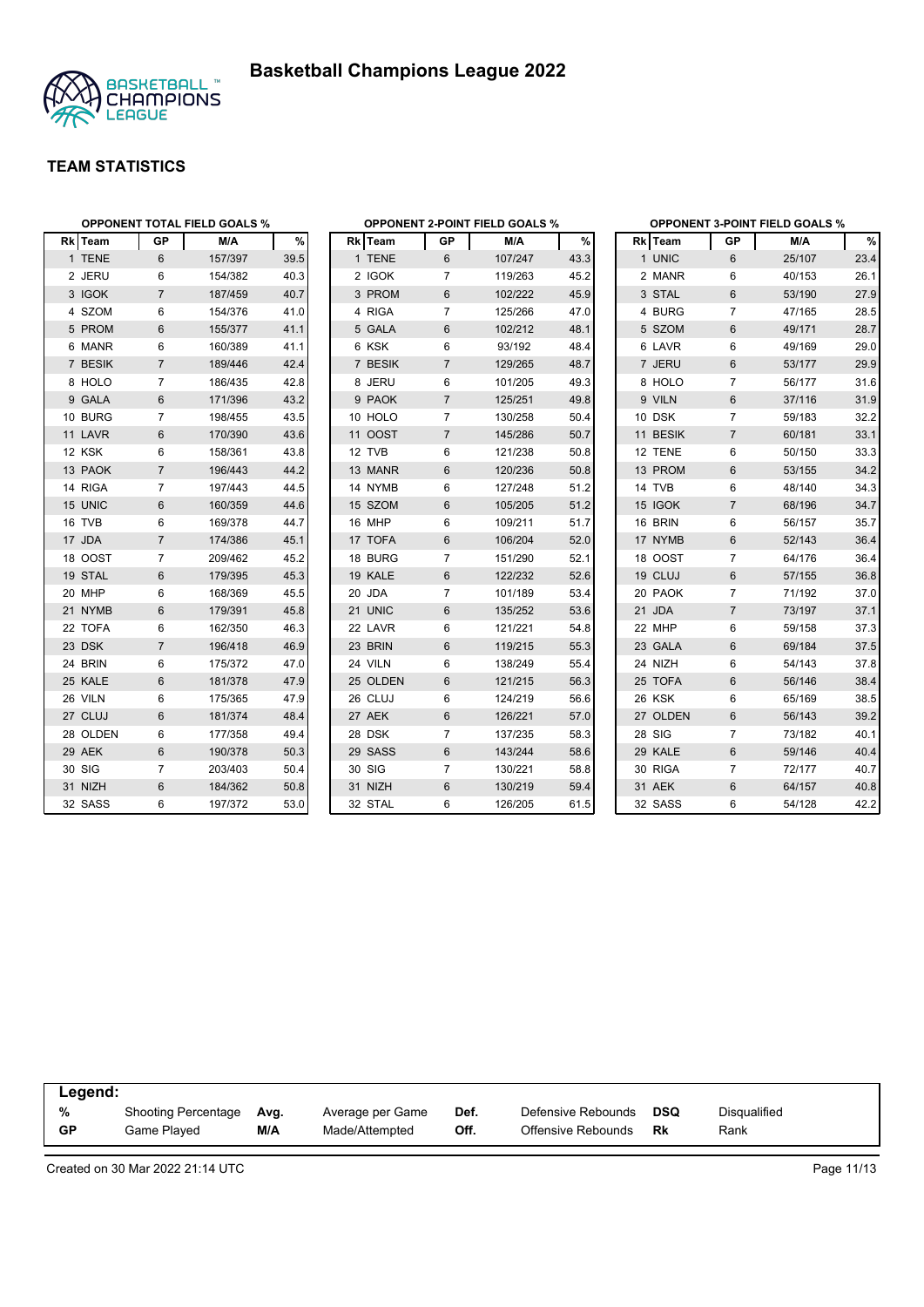



| <b>OPPONENT FREE THROWS %</b> |                |         |      |  | <b>BENCH POINTS</b> |                |              |      | <b>FAST BREAK POINTS</b> |          |                |              |      |
|-------------------------------|----------------|---------|------|--|---------------------|----------------|--------------|------|--------------------------|----------|----------------|--------------|------|
| Rk Team                       | <b>GP</b>      | M/A     | $\%$ |  | Rk Team             | GP             | <b>Total</b> | Avg. |                          | Rk Team  | <b>GP</b>      | <b>Total</b> | Avg. |
| 1 IGOK                        | $\overline{7}$ | 84/99   | 84.8 |  | 1 MANR              | 6              | 252          | 42.0 |                          | 1 GALA   | 6              | 111          | 18.5 |
| 2 TENE                        | 6              | 86/103  | 83.5 |  | 2 BURG              | $\overline{7}$ | 259          | 37.0 |                          | 2 NYMB   | 6              | 92           | 15.3 |
| 3 BESIK                       | $\overline{7}$ | 112/136 | 82.4 |  | 3 UNIC              | 6              | 206          | 34.3 |                          | 3 PROM   | $6\phantom{1}$ | 86           | 14.3 |
| 4 PAOK                        | $\overline{7}$ | 101/127 | 79.5 |  | 4 JERU              | 6              | 203          | 33.8 |                          | 4 STAL   | 6              | 82           | 13.7 |
| 5 JERU                        | 6              | 100/128 | 78.1 |  | 5 TENE              | 6              | 203          | 33.8 |                          | 5 SZOM   | $6\,$          | 76           | 12.7 |
| 6 RIGA                        | $\overline{7}$ | 92/118  | 78.0 |  | 6 KALE              | 6              | 191          | 31.8 |                          | 6 PAOK   | $\overline{7}$ | 82           | 11.7 |
| 7 SIG                         | $\overline{7}$ | 88/113  | 77.9 |  | 7 SZOM              | 6              | 189          | 31.5 |                          | 7 BRIN   | 6              | 70           | 11.7 |
| 8 JDA                         | $\overline{7}$ | 89/115  | 77.4 |  | 8 NIZH              | 6              | 185          | 30.8 |                          | 8 OLDEN  | 6              | 69           | 11.5 |
| 9 BRIN                        | 6              | 101/132 | 76.5 |  | 9 KSK               | 6              | 183          | 30.5 |                          | 9 BURG   | $\overline{7}$ | 79           | 11.3 |
| 10 OLDEN                      | 6              | 81/106  | 76.4 |  | 10 DSK              | $\overline{7}$ | 207          | 29.6 |                          | 10 MANR  | 6              | 68           | 11.3 |
| 11 SASS                       | 6              | 68/90   | 75.6 |  | 11 RIGA             | $\overline{7}$ | 203          | 29.0 |                          | 11 TVB   | 6              | 66           | 11.0 |
| 12 TOFA                       | 6              | 83/110  | 75.5 |  | <b>12 SIG</b>       | $\overline{7}$ | 201          | 28.7 |                          | 12 MHP   | 6              | 65           | 10.8 |
| 13 MANR                       | $\,6\,$        | 85/114  | 74.6 |  | 13 BRIN             | 6              | 168          | 28.0 |                          | 13 SASS  | $6\phantom{1}$ | 65           | 10.8 |
| 14 NIZH                       | 6              | 81/109  | 74.3 |  | 14 MHP              | 6              | 167          | 27.8 |                          | 14 TOFA  | 6              | 65           | 10.8 |
| 15 AEK                        | $6\phantom{1}$ | 72/97   | 74.2 |  | 15 OOST             | $\overline{7}$ | 192          | 27.4 |                          | 15 UNIC  | $\,6\,$        | 65           | 10.8 |
| 16 CLUJ                       | 6              | 86/116  | 74.1 |  | 16 IGOK             | $\overline{7}$ | 191          | 27.3 |                          | 16 VILN  | $\,6$          | 62           | 10.3 |
| 17 KALE                       | 6              | 80/108  | 74.1 |  | 17 VILN             | $6\phantom{1}$ | 161          | 26.8 |                          | 17 BESIK | $\overline{7}$ | 70           | 10.0 |
| 18 KSK                        | 6              | 94/127  | 74.0 |  | 18 HOLO             | $\overline{7}$ | 178          | 25.4 |                          | 18 IGOK  | $\overline{7}$ | 70           | 10.0 |
| 19 NYMB                       | 6              | 99/134  | 73.9 |  | 19 PAOK             | $\overline{7}$ | 178          | 25.4 |                          | 19 CLUJ  | 6              | 59           | 9.8  |
| 20 BURG                       | $\overline{7}$ | 107/145 | 73.8 |  | 20 OLDEN            | 6              | 146          | 24.3 |                          | 20 DSK   | $\overline{7}$ | 66           | 9.4  |
| 21 SZOM                       | 6              | 85/118  | 72.0 |  | 21 NYMB             | 6              | 145          | 24.2 |                          | 21 SIG   | $\overline{7}$ | 63           | 9.0  |
| 22 LAVR                       | 6              | 51/71   | 71.8 |  | 22 SASS             | 6              | 145          | 24.2 |                          | 22 RIGA  | $\overline{7}$ | 62           | 8.9  |
| 23 HOLO                       | $\overline{7}$ | 103/145 | 71.0 |  | 23 TVB              | 6              | 139          | 23.2 |                          | 23 JDA   | $\overline{7}$ | 61           | 8.7  |
| 24 VILN                       | 6              | 55/78   | 70.5 |  | 24 PROM             | 6              | 136          | 22.7 |                          | 24 AEK   | 6              | 52           | 8.7  |
| 25 GALA                       | $6\phantom{1}$ | 75/108  | 69.4 |  | 25 TOFA             | 6              | 135          | 22.5 |                          | 25 JERU  | $\,6\,$        | 50           | 8.3  |
| 26 MHP                        | 6              | 55/80   | 68.8 |  | 26 CLUJ             | 6              | 134          | 22.3 |                          | 26 LAVR  | $\,6$          | 50           | 8.3  |
| 27 OOST                       | $\overline{7}$ | 105/153 | 68.6 |  | 27 BESIK            | $\overline{7}$ | 152          | 21.7 |                          | 27 OOST  | $\overline{7}$ | 57           | 8.1  |
| 28 DSK                        | $\overline{7}$ | 102/149 | 68.5 |  | 28 AEK              | 6              | 130          | 21.7 |                          | 28 HOLO  | $\overline{7}$ | 52           | 7.4  |
| 29 UNIC                       | 6              | 58/86   | 67.4 |  | 29 JDA              | $\overline{7}$ | 147          | 21.0 |                          | 29 KSK   | 6              | 41           | 6.8  |
| 30 TVB                        | 6              | 60/91   | 65.9 |  | 30 GALA             | 6              | 123          | 20.5 |                          | 30 TENE  | 6              | 41           | 6.8  |
| 31 STAL                       | 6              | 72/110  | 65.5 |  | 31 STAL             | 6              | 106          | 17.7 |                          | 31 NIZH  | 6              | 36           | 6.0  |
| 32 PROM                       | 6              | 71/109  | 65.1 |  | 32 LAVR             | 6              | 103          | 17.2 |                          | 32 KALE  | 6              | 26           | 4.3  |

| Legend:   |                            |      |                  |      |                    |     |              |  |  |
|-----------|----------------------------|------|------------------|------|--------------------|-----|--------------|--|--|
| %         | <b>Shooting Percentage</b> | Avg. | Average per Game | Def. | Defensive Rebounds | DSQ | Disqualified |  |  |
| <b>GP</b> | Game Played                | M/A  | Made/Attempted   | Off. | Offensive Rebounds | Rk  | Rank         |  |  |